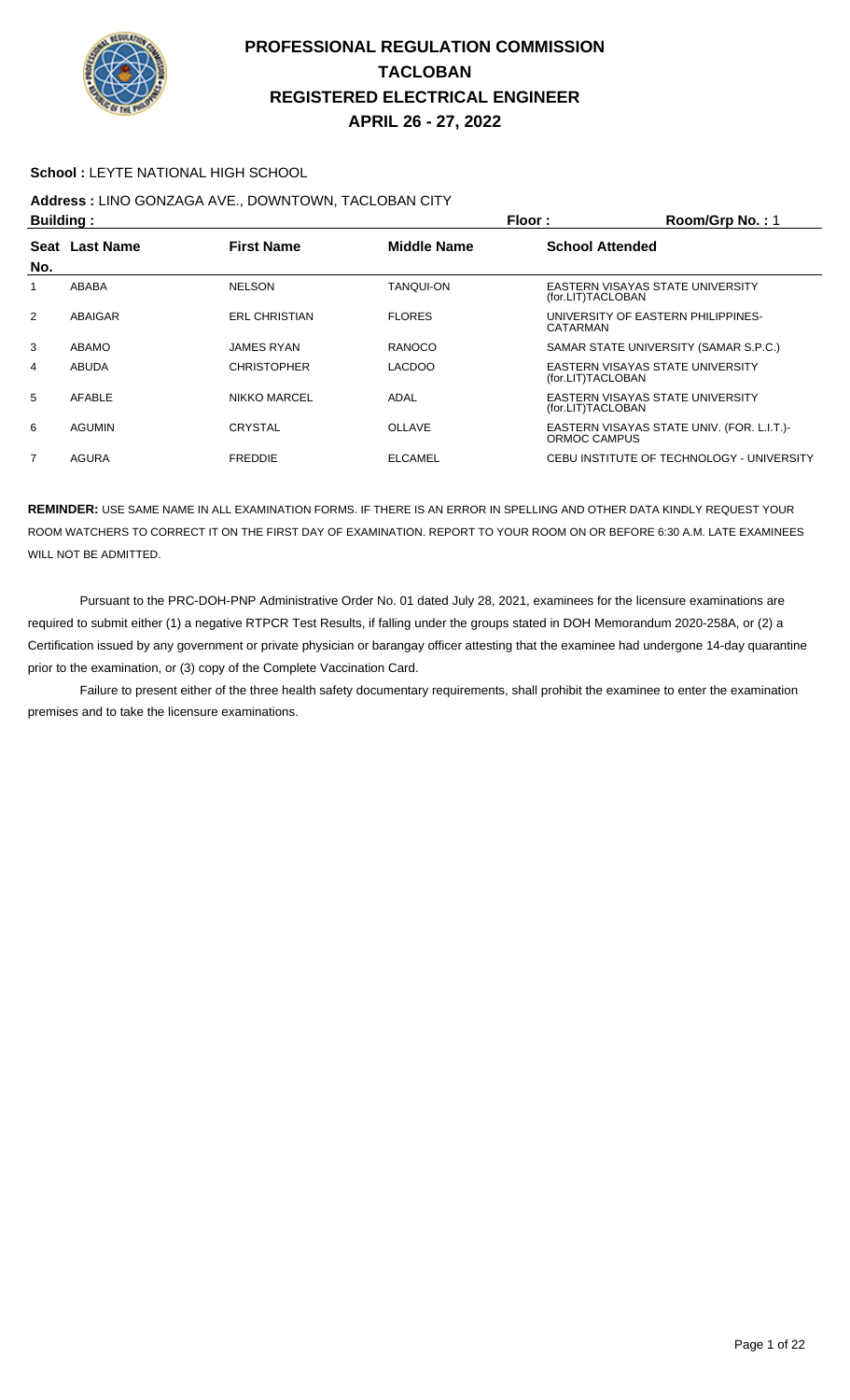

#### **School :** LEYTE NATIONAL HIGH SCHOOL

# **Address :** LINO GONZAGA AVE., DOWNTOWN, TACLOBAN CITY

| <b>Building:</b> |                  |                   |                 | Floor:<br>$Room/Grp$ No.: 2                           |  |
|------------------|------------------|-------------------|-----------------|-------------------------------------------------------|--|
| <b>Seat</b>      | <b>Last Name</b> | <b>First Name</b> | Middle Name     | <b>School Attended</b>                                |  |
| No.              |                  |                   |                 |                                                       |  |
|                  | <b>ALBUERA</b>   | <b>NIñO</b>       | CABANZA         | UNIVERSITY OF EASTERN PHILIPPINES-<br>CATARMAN        |  |
| $\overline{2}$   | <b>ALCONABA</b>  | <b>COLLINS</b>    | <b>AMOSCO</b>   | EASTERN SAMAR STATE UNIVERSITY-BORONGAN               |  |
| 3                | ALDAYA           | <b>JESSIE</b>     | <b>QUINTANA</b> | EASTERN VISAYAS STATE UNIVERSITY<br>(for.LIT)TACLOBAN |  |
| 4                | <b>ALENTEJO</b>  | <b>DARWIN</b>     | ARIAS           | EASTERN VISAYAS STATE UNIVERSITY<br>(for.LIT)TACLOBAN |  |
| 5                | <b>ALSADO</b>    | <b>RODVEY</b>     | JAMIN           | UNIVERSITY OF CEBU                                    |  |
| 6                | <b>ALTAR</b>     | <b>JAKE</b>       |                 | PALOMPON INSTITUTE OF TECHNOLOGY-<br><b>PALOMPON</b>  |  |
| 7                | <b>AMBOY</b>     | <b>ERNIE</b>      | <b>ANIR</b>     | EASTERN SAMAR STATE UNIVERSITY-BORONGAN               |  |

**REMINDER:** USE SAME NAME IN ALL EXAMINATION FORMS. IF THERE IS AN ERROR IN SPELLING AND OTHER DATA KINDLY REQUEST YOUR ROOM WATCHERS TO CORRECT IT ON THE FIRST DAY OF EXAMINATION. REPORT TO YOUR ROOM ON OR BEFORE 6:30 A.M. LATE EXAMINEES WILL NOT BE ADMITTED.

 Pursuant to the PRC-DOH-PNP Administrative Order No. 01 dated July 28, 2021, examinees for the licensure examinations are required to submit either (1) a negative RTPCR Test Results, if falling under the groups stated in DOH Memorandum 2020-258A, or (2) a Certification issued by any government or private physician or barangay officer attesting that the examinee had undergone 14-day quarantine prior to the examination, or (3) copy of the Complete Vaccination Card.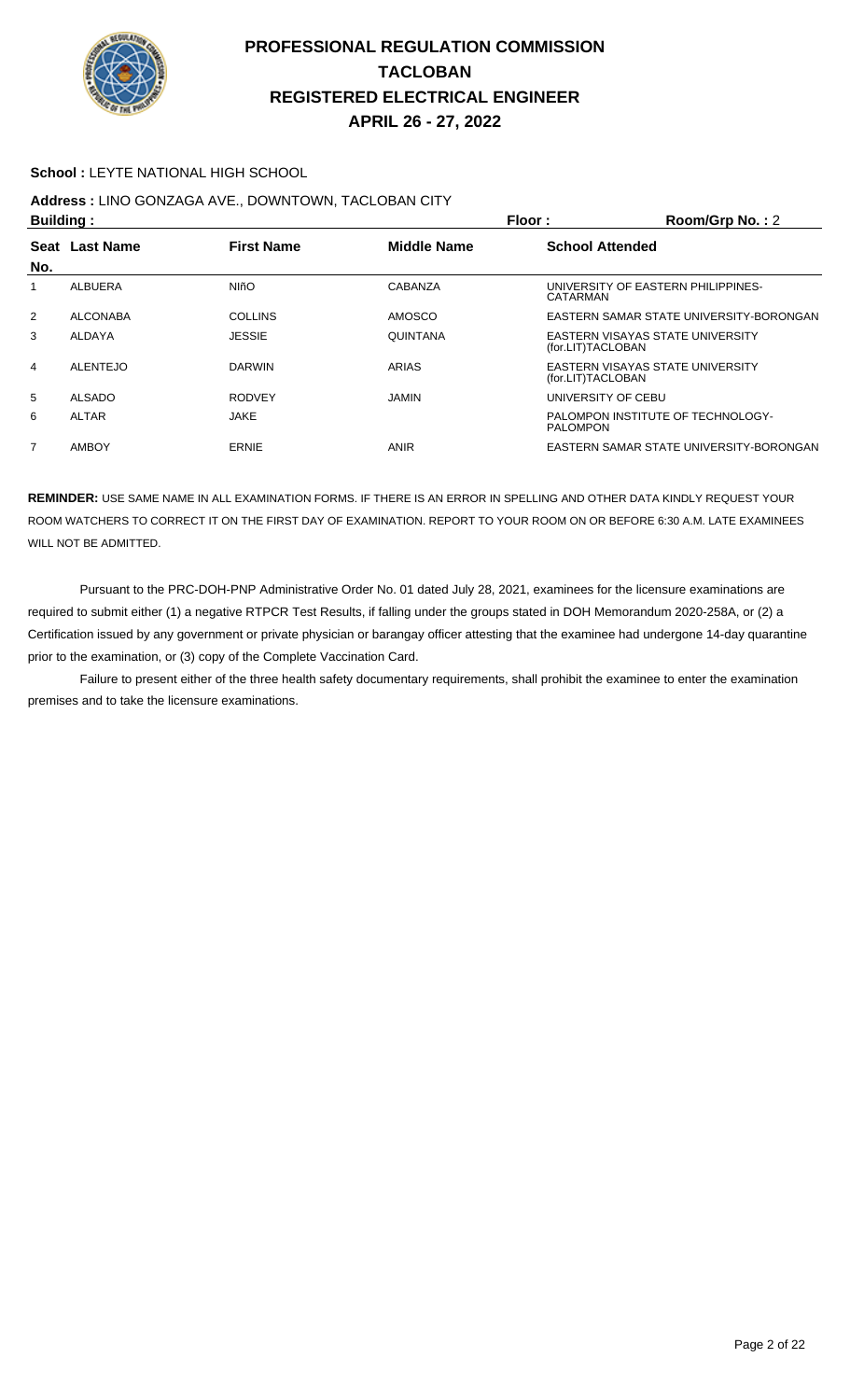

#### **School :** LEYTE NATIONAL HIGH SCHOOL

## **Address :** LINO GONZAGA AVE., DOWNTOWN, TACLOBAN CITY

| <b>Building:</b> |                |                                         | Floor:        | Room/Grp No.: 3        |                                           |
|------------------|----------------|-----------------------------------------|---------------|------------------------|-------------------------------------------|
|                  | Seat Last Name | <b>Middle Name</b><br><b>First Name</b> |               | <b>School Attended</b> |                                           |
| No.              |                |                                         |               |                        |                                           |
|                  | <b>AMORA</b>   | YHULBRINE                               | <b>MEJIA</b>  | <b>SOGOD</b>           | SOUTHERN LEYTE STATE UNIVERSITY (SLSCST)- |
| $\overline{2}$   | AMOYAN         | <b>ALDWIN</b>                           | <b>ACOSTA</b> |                        | EASTERN SAMAR STATE UNIVERSITY-BORONGAN   |
| 3                | ANACIO         | <b>JALRON</b>                           | <b>ARCA</b>   |                        | EASTERN SAMAR STATE UNIVERSITY-BORONGAN   |
| 4                | <b>ANACIO</b>  | <b>RONEIL</b>                           | <b>OBALDO</b> |                        | EASTERN SAMAR STATE UNIVERSITY-BORONGAN   |
| 5                | ANIBAN         | <b>BERNARDO</b>                         | DEI A PEÑA    | (for.LIT)TACLOBAN      | EASTERN VISAYAS STATE UNIVERSITY          |
| 6                | ANTIVO         | MA. LUTHCHIE                            | <b>BERIÑO</b> |                        | SAMAR STATE UNIVERSITY (SAMAR S.P.C.)     |
| $\overline{7}$   | <b>APIGO</b>   | LOUIE JAY                               | <b>ARTIGA</b> |                        | EASTERN SAMAR STATE UNIVERSITY-BORONGAN   |

**REMINDER:** USE SAME NAME IN ALL EXAMINATION FORMS. IF THERE IS AN ERROR IN SPELLING AND OTHER DATA KINDLY REQUEST YOUR ROOM WATCHERS TO CORRECT IT ON THE FIRST DAY OF EXAMINATION. REPORT TO YOUR ROOM ON OR BEFORE 6:30 A.M. LATE EXAMINEES WILL NOT BE ADMITTED.

 Pursuant to the PRC-DOH-PNP Administrative Order No. 01 dated July 28, 2021, examinees for the licensure examinations are required to submit either (1) a negative RTPCR Test Results, if falling under the groups stated in DOH Memorandum 2020-258A, or (2) a Certification issued by any government or private physician or barangay officer attesting that the examinee had undergone 14-day quarantine prior to the examination, or (3) copy of the Complete Vaccination Card.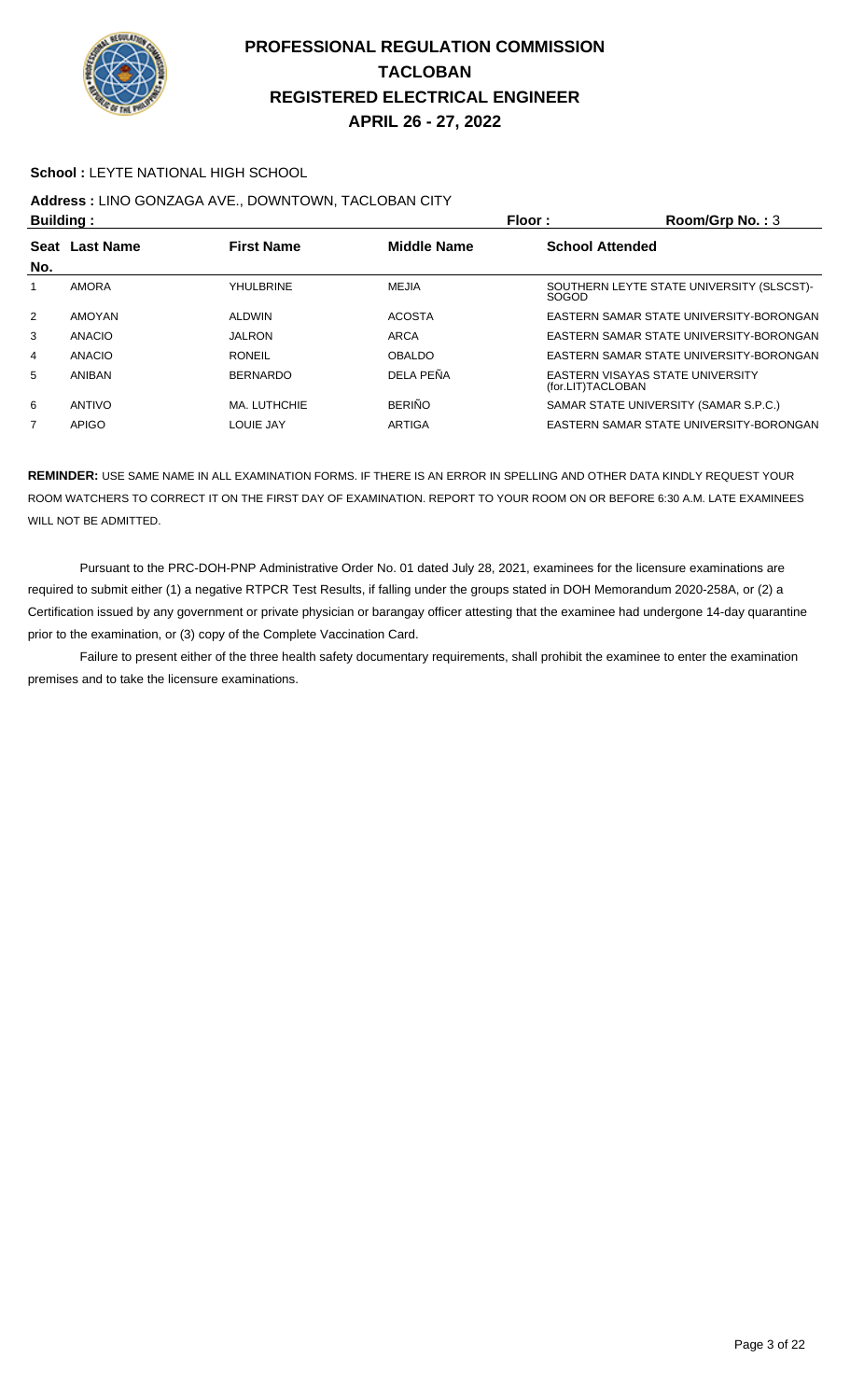

#### **School :** LEYTE NATIONAL HIGH SCHOOL

# **Address :** LINO GONZAGA AVE., DOWNTOWN, TACLOBAN CITY

| <b>Building:</b> |                |                       |                    | Floor:                 | Room/Grp No.: 4                         |
|------------------|----------------|-----------------------|--------------------|------------------------|-----------------------------------------|
| Seat<br>No.      | Last Name      | <b>First Name</b>     | <b>Middle Name</b> | <b>School Attended</b> |                                         |
| 1                | APLACADOR      | EZRAH                 | <b>MABUTE</b>      |                        | EASTERN SAMAR STATE UNIVERSITY-BORONGAN |
| 2                | ARCALLANA      | MARK NIñO JOY         | RAGASA             |                        | SAMAR STATE UNIVERSITY (SAMAR S.P.C.)   |
| 3                | ARMA           | <b>NOMER</b>          | ANA                |                        | EASTERN SAMAR STATE UNIVERSITY-BORONGAN |
| 4                | ARNADO         | <b>GERARD KENNETH</b> | <b>BALLETA</b>     | CATARMAN               | UNIVERSITY OF EASTERN PHILIPPINES-      |
| 5                | <b>ARSENIA</b> | JAPHET                | <b>BUCTOT</b>      | <b>MAIN CAMPUS</b>     | SURIGAO STATE COLLEGE OF TECHNOLOGY-    |
| 6                | <b>ASINAS</b>  | ART JOHN              | <b>PAJAC</b>       | CATARMAN               | UNIVERSITY OF EASTERN PHILIPPINES-      |
| 7                | <b>ATENCIO</b> | <b>MARK FRANCIS</b>   | <b>LEGENCIO</b>    | <b>CATARMAN</b>        | UNIVERSITY OF EASTERN PHILIPPINES-      |

**REMINDER:** USE SAME NAME IN ALL EXAMINATION FORMS. IF THERE IS AN ERROR IN SPELLING AND OTHER DATA KINDLY REQUEST YOUR ROOM WATCHERS TO CORRECT IT ON THE FIRST DAY OF EXAMINATION. REPORT TO YOUR ROOM ON OR BEFORE 6:30 A.M. LATE EXAMINEES WILL NOT BE ADMITTED.

 Pursuant to the PRC-DOH-PNP Administrative Order No. 01 dated July 28, 2021, examinees for the licensure examinations are required to submit either (1) a negative RTPCR Test Results, if falling under the groups stated in DOH Memorandum 2020-258A, or (2) a Certification issued by any government or private physician or barangay officer attesting that the examinee had undergone 14-day quarantine prior to the examination, or (3) copy of the Complete Vaccination Card.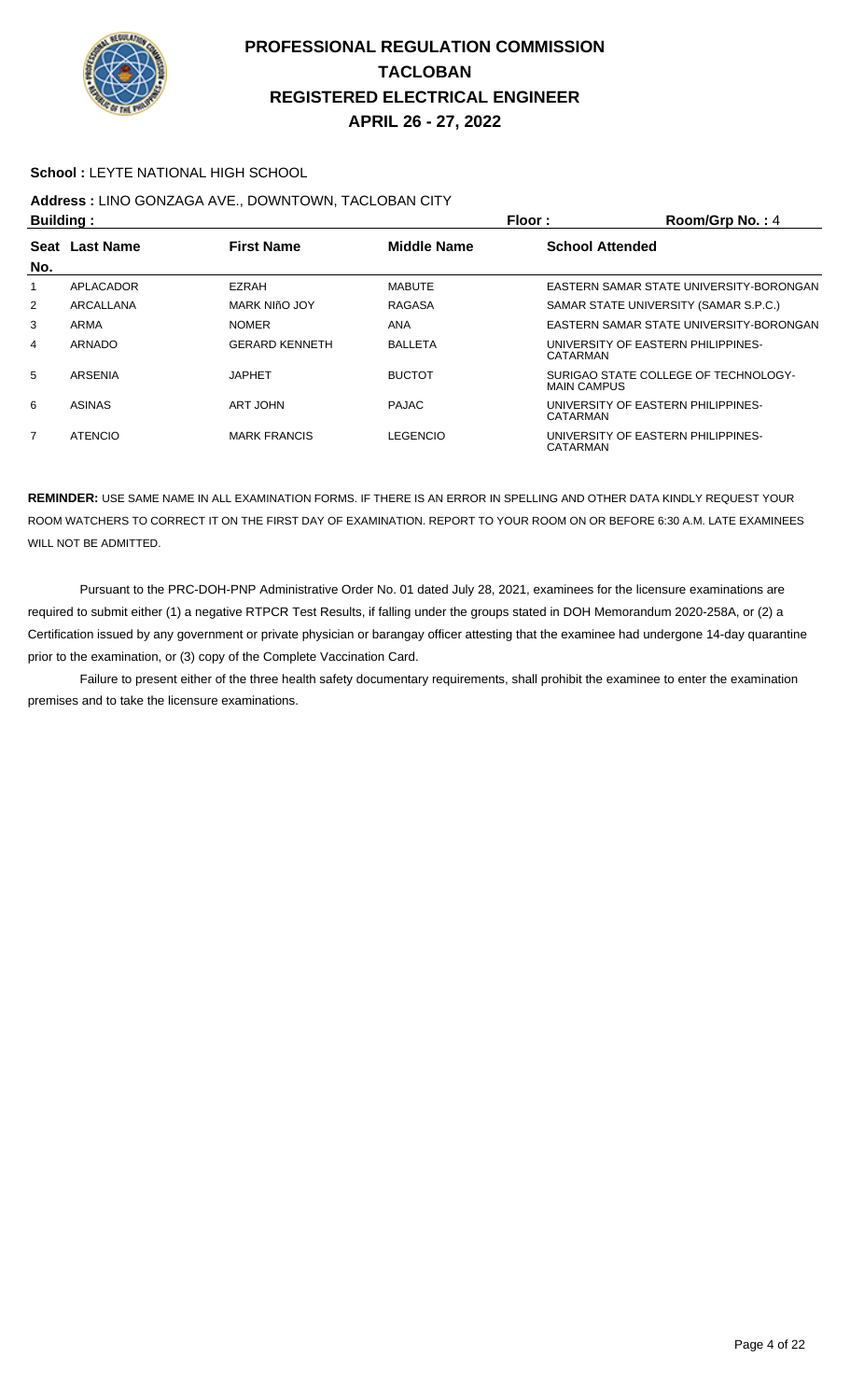

#### **School :** LEYTE NATIONAL HIGH SCHOOL

# **Address :** LINO GONZAGA AVE., DOWNTOWN, TACLOBAN CITY

| <b>Building:</b> |                  |                          |                    | Floor:<br>Room/Grp No.: 5                                  |  |
|------------------|------------------|--------------------------|--------------------|------------------------------------------------------------|--|
|                  | Seat Last Name   | <b>First Name</b>        | <b>Middle Name</b> | <b>School Attended</b>                                     |  |
| No.              |                  |                          |                    |                                                            |  |
| 1                | <b>AUSTRIA</b>   | <b>ARVIN JOHN</b>        | <b>BACOY</b>       | SAMAR STATE UNIVERSITY (SAMAR S.P.C.)                      |  |
| 2                | AYA-AY           | <b>JOHN PATRICK</b>      | <b>ORONOS</b>      | EASTERN VISAYAS STATE UNIVERSITY<br>(for.LIT)TACLOBAN      |  |
| 3                | <b>BABALCON</b>  | <b>MERVIN</b>            | ALEGA              | SAMAR STATE UNIVERSITY (SAMAR S.P.C.)                      |  |
| 4                | <b>BACOLOD</b>   | <b>MICHAEL</b>           | <b>TALINIO</b>     | NAVAL STATE UNIVERSITY (for. NAVAL INST)<br><b>BILIRAN</b> |  |
| 5                | <b>BAJADO</b>    | <b>JAPHETH</b>           | <b>BERMUDO</b>     | EASTERN SAMAR STATE UNIVERSITY-BORONGAN                    |  |
| 6                | <b>BALANQUIT</b> | <b>CHRISTINE CIELLEN</b> | LUNA               | UNIVERSITY OF EASTERN PHILIPPINES-<br>CATARMAN             |  |
| $\overline{7}$   | <b>BALANQUIT</b> | MA. JENNIFER             | <b>GENAVIA</b>     | UNIVERSITY OF EASTERN PHILIPPINES-<br>CATARMAN             |  |

**REMINDER:** USE SAME NAME IN ALL EXAMINATION FORMS. IF THERE IS AN ERROR IN SPELLING AND OTHER DATA KINDLY REQUEST YOUR ROOM WATCHERS TO CORRECT IT ON THE FIRST DAY OF EXAMINATION. REPORT TO YOUR ROOM ON OR BEFORE 6:30 A.M. LATE EXAMINEES WILL NOT BE ADMITTED.

 Pursuant to the PRC-DOH-PNP Administrative Order No. 01 dated July 28, 2021, examinees for the licensure examinations are required to submit either (1) a negative RTPCR Test Results, if falling under the groups stated in DOH Memorandum 2020-258A, or (2) a Certification issued by any government or private physician or barangay officer attesting that the examinee had undergone 14-day quarantine prior to the examination, or (3) copy of the Complete Vaccination Card.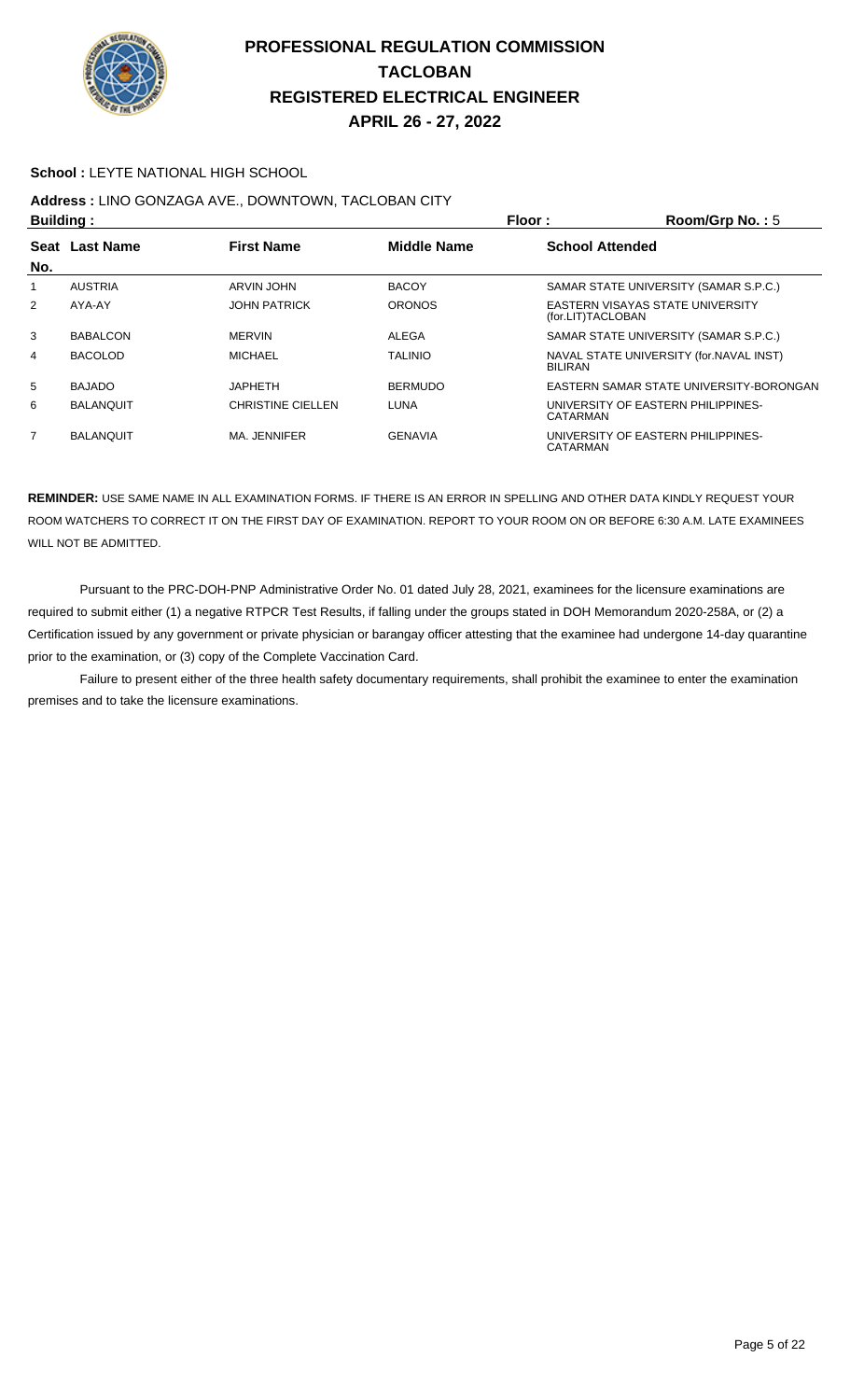

#### **School :** LEYTE NATIONAL HIGH SCHOOL

## **Address :** LINO GONZAGA AVE., DOWNTOWN, TACLOBAN CITY

| <b>Building:</b> |                  | Floor:              | Room/Grp No.: $6$  |                                                           |
|------------------|------------------|---------------------|--------------------|-----------------------------------------------------------|
| Seat             | <b>Last Name</b> | <b>First Name</b>   | <b>Middle Name</b> | <b>School Attended</b>                                    |
| No.              |                  |                     |                    |                                                           |
|                  | <b>BALDOMAR</b>  | <b>NICO</b>         | <b>TRAJANO</b>     | SOUTHERN LEYTE STATE UNIVERSITY (SLSCST)-<br><b>SOGOD</b> |
| 2                | <b>BARCENAS</b>  | LEMUEL              | ARANZADO           | EASTERN VISAYAS STATE UNIVERSITY<br>(for.LIT)TACLOBAN     |
| 3                | <b>BARROT</b>    | <b>MARIANNE</b>     | <b>MATUNOG</b>     | SOUTHERN LEYTE STATE UNIVERSITY (SLSCST)-<br><b>SOGOD</b> |
| 4                | <b>BATULA</b>    | <b>FREDDIE</b>      | <b>GEROMALA</b>    | EASTERN VISAYAS STATE UNIVERSITY<br>(for.LIT)TACLOBAN     |
| 5                | <b>BAUTISTA</b>  | <b>AERON</b>        | GIRAY              | UNIVERSITY OF EASTERN PHILIPPINES-LAOANG<br><b>CAMPUS</b> |
| 6                | <b>BAYOTAS</b>   | <b>ELGINO</b>       | LOSANGA            | EASTERN SAMAR STATE UNIVERSITY-BORONGAN                   |
| 7                | <b>BEATO</b>     | <b>PAUL JERECHO</b> | <b>CASPE</b>       | EASTERN SAMAR STATE UNIVERSITY-BORONGAN                   |

**REMINDER:** USE SAME NAME IN ALL EXAMINATION FORMS. IF THERE IS AN ERROR IN SPELLING AND OTHER DATA KINDLY REQUEST YOUR ROOM WATCHERS TO CORRECT IT ON THE FIRST DAY OF EXAMINATION. REPORT TO YOUR ROOM ON OR BEFORE 6:30 A.M. LATE EXAMINEES WILL NOT BE ADMITTED.

 Pursuant to the PRC-DOH-PNP Administrative Order No. 01 dated July 28, 2021, examinees for the licensure examinations are required to submit either (1) a negative RTPCR Test Results, if falling under the groups stated in DOH Memorandum 2020-258A, or (2) a Certification issued by any government or private physician or barangay officer attesting that the examinee had undergone 14-day quarantine prior to the examination, or (3) copy of the Complete Vaccination Card.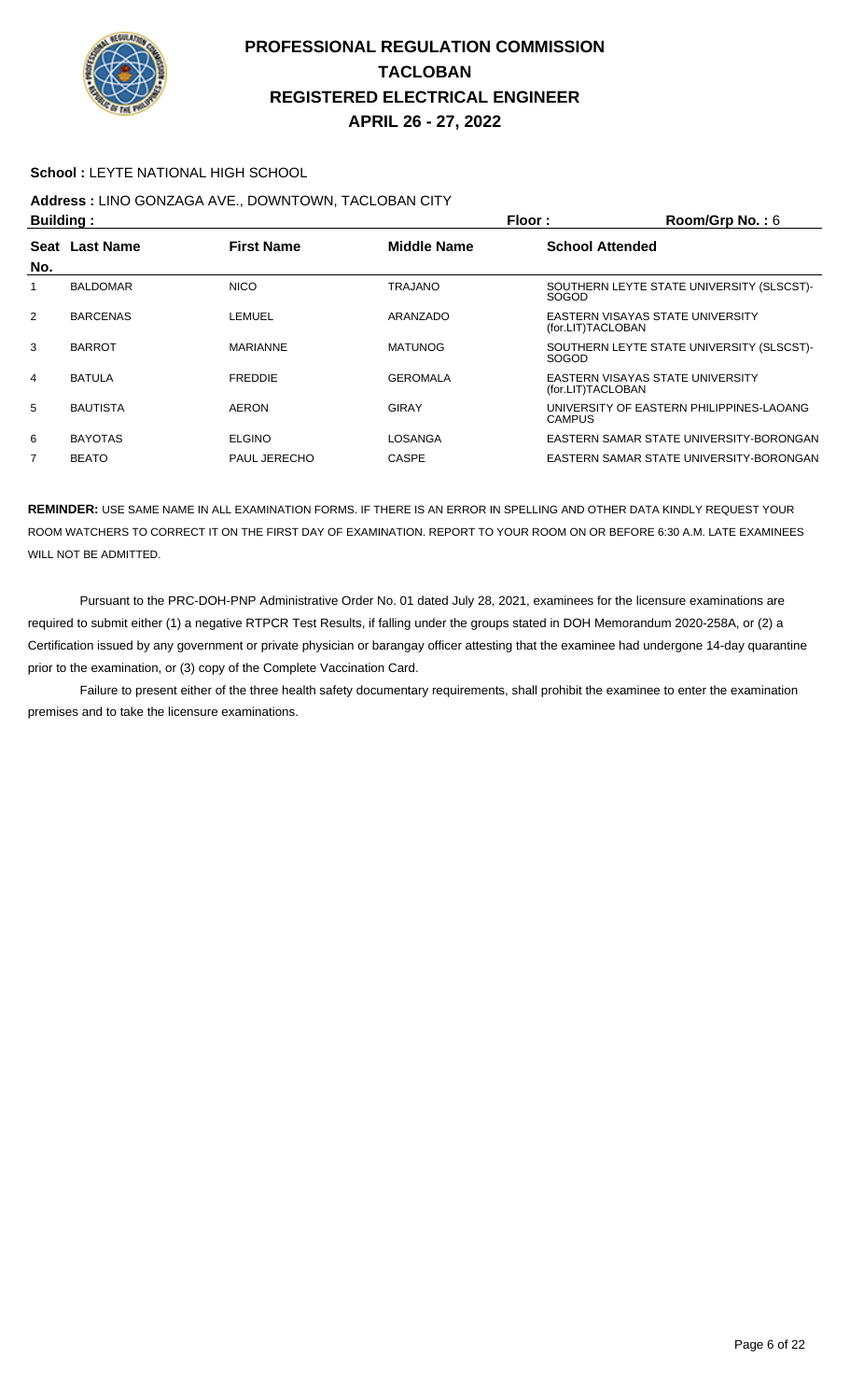

#### **School :** LEYTE NATIONAL HIGH SCHOOL

# **Address :** LINO GONZAGA AVE., DOWNTOWN, TACLOBAN CITY

|                | <b>Building:</b> |                   |                    | Floor:<br>Room/Grp No.: 7                                   |
|----------------|------------------|-------------------|--------------------|-------------------------------------------------------------|
|                | Seat Last Name   | <b>First Name</b> | <b>Middle Name</b> | <b>School Attended</b>                                      |
| No.            |                  |                   |                    |                                                             |
| 1              | <b>BELARMINO</b> | <b>ROY</b>        | <b>TERO</b>        | <b>BICOL UNIVERSITY-LEGAZPI</b>                             |
| $\overline{2}$ | <b>BENDIJO</b>   | <b>JASON</b>      |                    | SOUTHERN LEYTE STATE UNIVERSITY (SLSCST)-<br><b>SOGOD</b>   |
| 3              | <b>BESO</b>      | <b>JOVENCE</b>    | <b>BONAYOG</b>     | NORTHWEST SAMAR STATE UNIVERSITY<br>(FOR.TIBURCIO TANCINCO) |
| 4              | <b>BORLING</b>   | AMADO IAN         | <b>BERNAL</b>      | EASTERN VISAYAS STATE UNIVERSITY<br>(for.LIT)TACLOBAN       |
| 5              | <b>BORNASAL</b>  | <b>LORENZO</b>    | ARCELO             | EASTERN VISAYAS STATE UNIV. (FOR. L.I.T.)-<br>ORMOC CAMPUS  |
| 6              | <b>BORONG</b>    | <b>BONIVI</b>     | <b>GORES</b>       | SOUTHERN LEYTE STATE UNIVERSITY (SLSCST)-<br><b>SOGOD</b>   |
| 7              | <b>BRAVO</b>     | <b>BUTZ</b>       | <b>EMAAS</b>       | EASTERN VISAYAS STATE UNIVERSITY<br>(for.LIT)TACLOBAN       |

**REMINDER:** USE SAME NAME IN ALL EXAMINATION FORMS. IF THERE IS AN ERROR IN SPELLING AND OTHER DATA KINDLY REQUEST YOUR ROOM WATCHERS TO CORRECT IT ON THE FIRST DAY OF EXAMINATION. REPORT TO YOUR ROOM ON OR BEFORE 6:30 A.M. LATE EXAMINEES WILL NOT BE ADMITTED.

 Pursuant to the PRC-DOH-PNP Administrative Order No. 01 dated July 28, 2021, examinees for the licensure examinations are required to submit either (1) a negative RTPCR Test Results, if falling under the groups stated in DOH Memorandum 2020-258A, or (2) a Certification issued by any government or private physician or barangay officer attesting that the examinee had undergone 14-day quarantine prior to the examination, or (3) copy of the Complete Vaccination Card.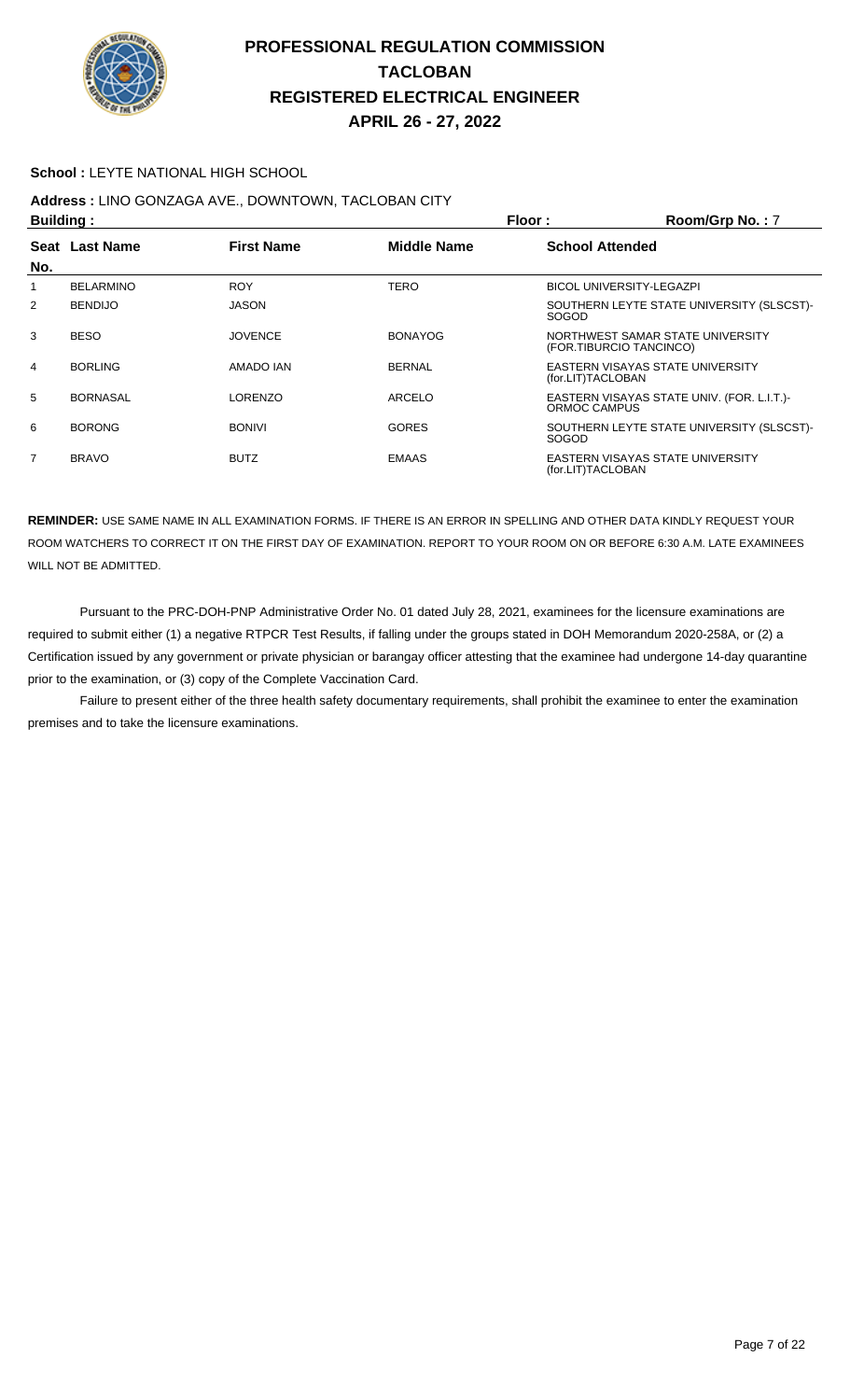

#### **School :** LEYTE NATIONAL HIGH SCHOOL

## **Address :** LINO GONZAGA AVE., DOWNTOWN, TACLOBAN CITY

|                | Building:        |                     |                    | Floor:                 | Room/Grp No.: 8                            |
|----------------|------------------|---------------------|--------------------|------------------------|--------------------------------------------|
| Seat           | <b>Last Name</b> | <b>First Name</b>   | <b>Middle Name</b> | <b>School Attended</b> |                                            |
| No.            |                  |                     |                    |                        |                                            |
|                | <b>BUCAGO</b>    | <b>KEITH JASPER</b> | LOZAÑES            | SOGOD                  | SOUTHERN LEYTE STATE UNIVERSITY (SLSCST)-  |
| $\overline{2}$ | <b>BUCALING</b>  | <b>CHRISTIAN</b>    | <b>DIAGBEL</b>     | (for.LIT)TACLOBAN      | EASTERN VISAYAS STATE UNIVERSITY           |
| 3              | <b>BUNIOL</b>    | <b>BRYAN</b>        | <b>PEDRASITA</b>   | <b>SOGOD</b>           | SOUTHERN LEYTE STATE UNIVERSITY (SLSCST)-  |
| 4              | <b>CABAGTONG</b> | <b>MARIAN JOY</b>   | LAGRIMAS           | <b>CAMPUS</b>          | UNIVERSITY OF EASTERN PHILIPPINES-LAOANG   |
| 5              | CABALLA          | CARLO               | <b>LAODENIO</b>    | CATARMAN               | UNIVERSITY OF EASTERN PHILIPPINES-         |
| 6              | CAMARTIN         | MARCO WENCESLAO JR  | VALLAR             |                        | EASTERN SAMAR STATE UNIVERSITY-BORONGAN    |
| 7              | CAPAROSO         | ARSENIO JR          | <b>GUCELA</b>      | ORMOC CAMPUS           | EASTERN VISAYAS STATE UNIV. (FOR. L.I.T.)- |

**REMINDER:** USE SAME NAME IN ALL EXAMINATION FORMS. IF THERE IS AN ERROR IN SPELLING AND OTHER DATA KINDLY REQUEST YOUR ROOM WATCHERS TO CORRECT IT ON THE FIRST DAY OF EXAMINATION. REPORT TO YOUR ROOM ON OR BEFORE 6:30 A.M. LATE EXAMINEES WILL NOT BE ADMITTED.

 Pursuant to the PRC-DOH-PNP Administrative Order No. 01 dated July 28, 2021, examinees for the licensure examinations are required to submit either (1) a negative RTPCR Test Results, if falling under the groups stated in DOH Memorandum 2020-258A, or (2) a Certification issued by any government or private physician or barangay officer attesting that the examinee had undergone 14-day quarantine prior to the examination, or (3) copy of the Complete Vaccination Card.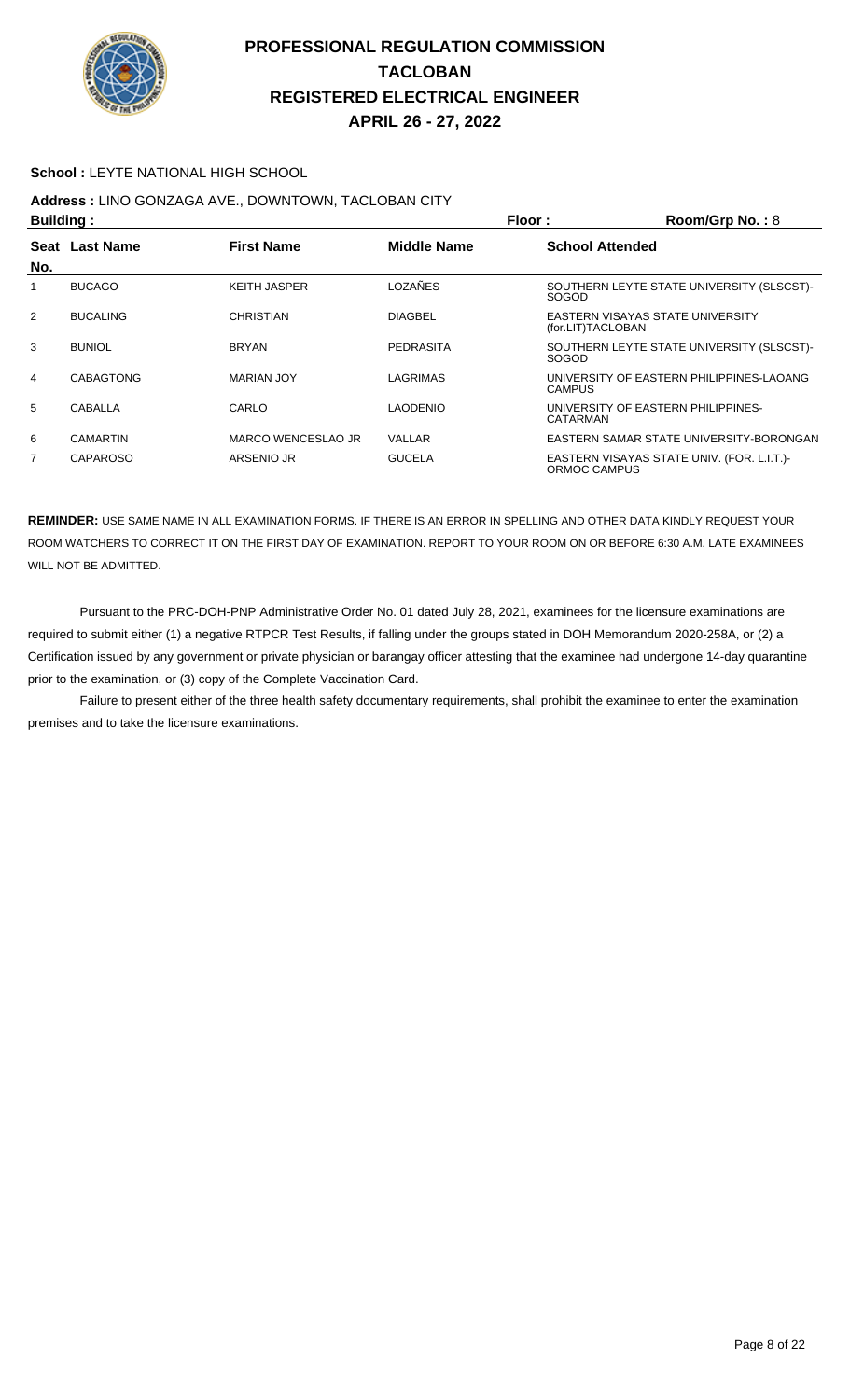

#### **School :** LEYTE NATIONAL HIGH SCHOOL

# **Address :** LINO GONZAGA AVE., DOWNTOWN, TACLOBAN CITY

| <b>Building:</b> |                 |                    |                    | Floor:<br>Room/Grp No.: 9                                   |  |
|------------------|-----------------|--------------------|--------------------|-------------------------------------------------------------|--|
|                  | Seat Last Name  | <b>First Name</b>  | <b>Middle Name</b> | <b>School Attended</b>                                      |  |
| No.              |                 |                    |                    |                                                             |  |
|                  | <b>CAPAROSO</b> | NIÑO CRIS          | VALORIA            | UNIVERSITY OF CEBU                                          |  |
| $\overline{2}$   | <b>CAPATE</b>   | <b>JEROME</b>      | CAPARROSO          | UNIVERSITY OF EASTERN PHILIPPINES-<br>CATARMAN              |  |
| 3                | CARDUCE         | <b>JOHN LESTER</b> | <b>BASILOY</b>     | UNIVERSITY OF EASTERN PHILIPPINES-<br>CATARMAN              |  |
| 4                | CARPON          | <b>GINO ROCKY</b>  | LABASBAS           | NORTHWEST SAMAR STATE UNIVERSITY<br>(FOR.TIBURCIO TANCINCO) |  |
| 5                | <b>CATUBAY</b>  | NOEL JR            | <b>ECIJA</b>       | EASTERN SAMAR STATE UNIVERSITY-BORONGAN                     |  |
| 6                | <b>CAUBAT</b>   | <b>REDEN</b>       | <b>GUILLEMER</b>   | EASTERN VISAYAS STATE UNIVERSITY<br>(for.LIT)TACLOBAN       |  |
| $\overline{7}$   | CERDEÑA         | <b>RANDOLF</b>     | <b>CABUDSAN</b>    | SAMAR STATE UNIVERSITY (SAMAR S.P.C.)                       |  |

**REMINDER:** USE SAME NAME IN ALL EXAMINATION FORMS. IF THERE IS AN ERROR IN SPELLING AND OTHER DATA KINDLY REQUEST YOUR ROOM WATCHERS TO CORRECT IT ON THE FIRST DAY OF EXAMINATION. REPORT TO YOUR ROOM ON OR BEFORE 6:30 A.M. LATE EXAMINEES WILL NOT BE ADMITTED.

 Pursuant to the PRC-DOH-PNP Administrative Order No. 01 dated July 28, 2021, examinees for the licensure examinations are required to submit either (1) a negative RTPCR Test Results, if falling under the groups stated in DOH Memorandum 2020-258A, or (2) a Certification issued by any government or private physician or barangay officer attesting that the examinee had undergone 14-day quarantine prior to the examination, or (3) copy of the Complete Vaccination Card.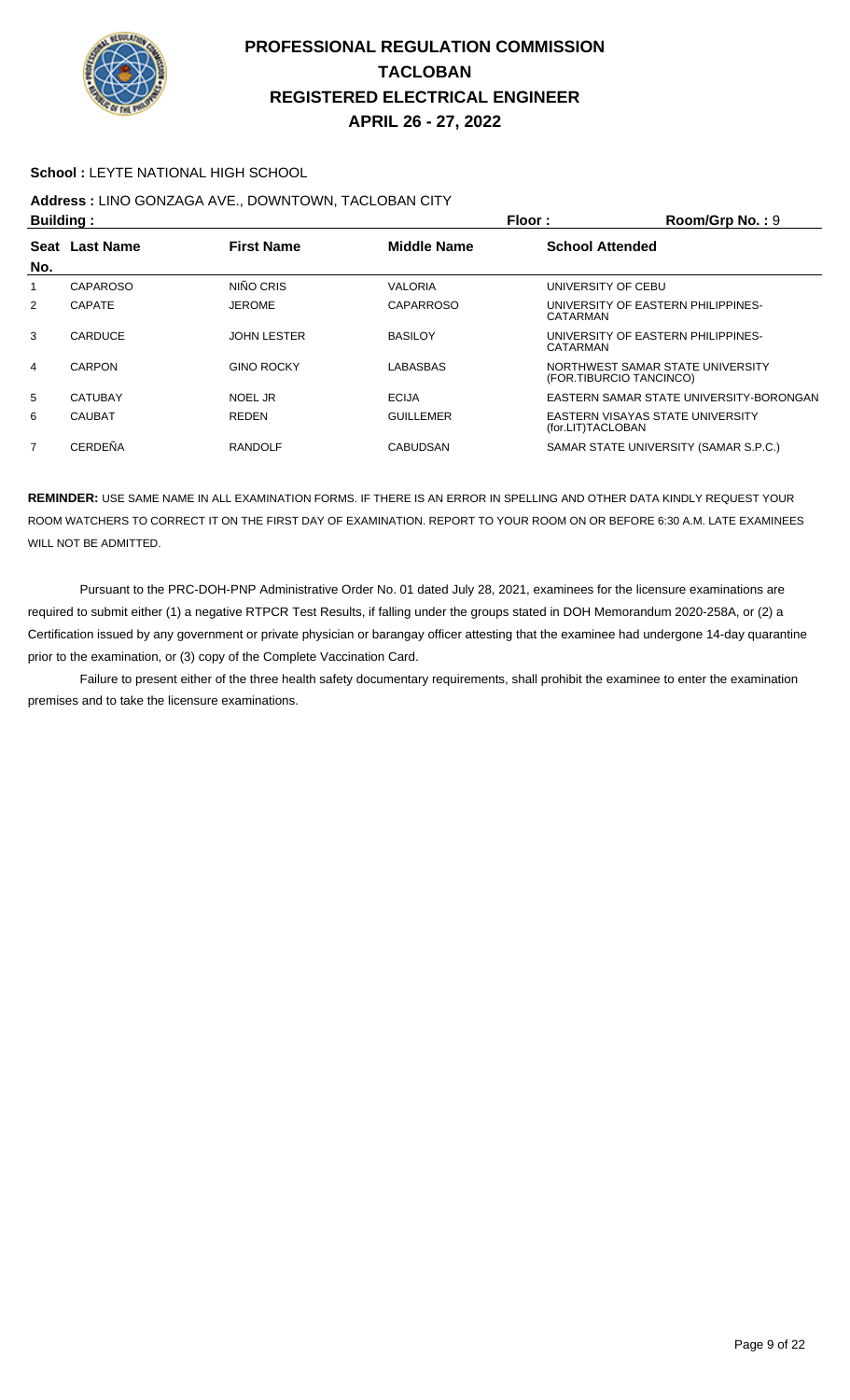

#### **School :** LEYTE NATIONAL HIGH SCHOOL

# **Address :** LINO GONZAGA AVE., DOWNTOWN, TACLOBAN CITY

| <b>Building:</b> |                |                   | Floor:             | Room/Grp No.: $10$                                          |
|------------------|----------------|-------------------|--------------------|-------------------------------------------------------------|
| Seat             | Last Name      | <b>First Name</b> | <b>Middle Name</b> | <b>School Attended</b>                                      |
| No.              |                |                   |                    |                                                             |
| 1                | <b>CINCO</b>   | AMIEL             | <b>GADIN</b>       | CEBU INSTITUTE OF TECHNOLOGY - UNIVERSITY                   |
| 2                | <b>COLITA</b>  | <b>JECILYN</b>    | <b>ENDRINO</b>     | NAVAL STATE UNIVERSITY (for. NAVAL INST)-<br><b>NAVAL</b>   |
| 3                | CORADO         | JULIUS            | <b>JOCOSOL</b>     | EASTERN SAMAR STATE UNIVERSITY-BORONGAN                     |
| 4                | <b>CORNICO</b> | MARY JOY          | LOBERIANO          | UNIVERSITY OF EASTERN PHILIPPINES-<br>CATARMAN              |
| 5                | COROCOTO       | <b>BING YONG</b>  |                    | UNIVERSITY OF EASTERN PHILIPPINES-LAOANG<br>CAMPUS          |
| 6                | <b>CRUDA</b>   | ALLAN JR          | TITOY              | NORTHWEST SAMAR STATE UNIVERSITY<br>(FOR.TIBURCIO TANCINCO) |
| $\overline{7}$   | <b>DACLAG</b>  | MARIEL            | <b>CALSES</b>      | SAMAR STATE UNIVERSITY (SAMAR S.P.C.)                       |
|                  |                |                   |                    |                                                             |

**REMINDER:** USE SAME NAME IN ALL EXAMINATION FORMS. IF THERE IS AN ERROR IN SPELLING AND OTHER DATA KINDLY REQUEST YOUR ROOM WATCHERS TO CORRECT IT ON THE FIRST DAY OF EXAMINATION. REPORT TO YOUR ROOM ON OR BEFORE 6:30 A.M. LATE EXAMINEES WILL NOT BE ADMITTED.

 Pursuant to the PRC-DOH-PNP Administrative Order No. 01 dated July 28, 2021, examinees for the licensure examinations are required to submit either (1) a negative RTPCR Test Results, if falling under the groups stated in DOH Memorandum 2020-258A, or (2) a Certification issued by any government or private physician or barangay officer attesting that the examinee had undergone 14-day quarantine prior to the examination, or (3) copy of the Complete Vaccination Card.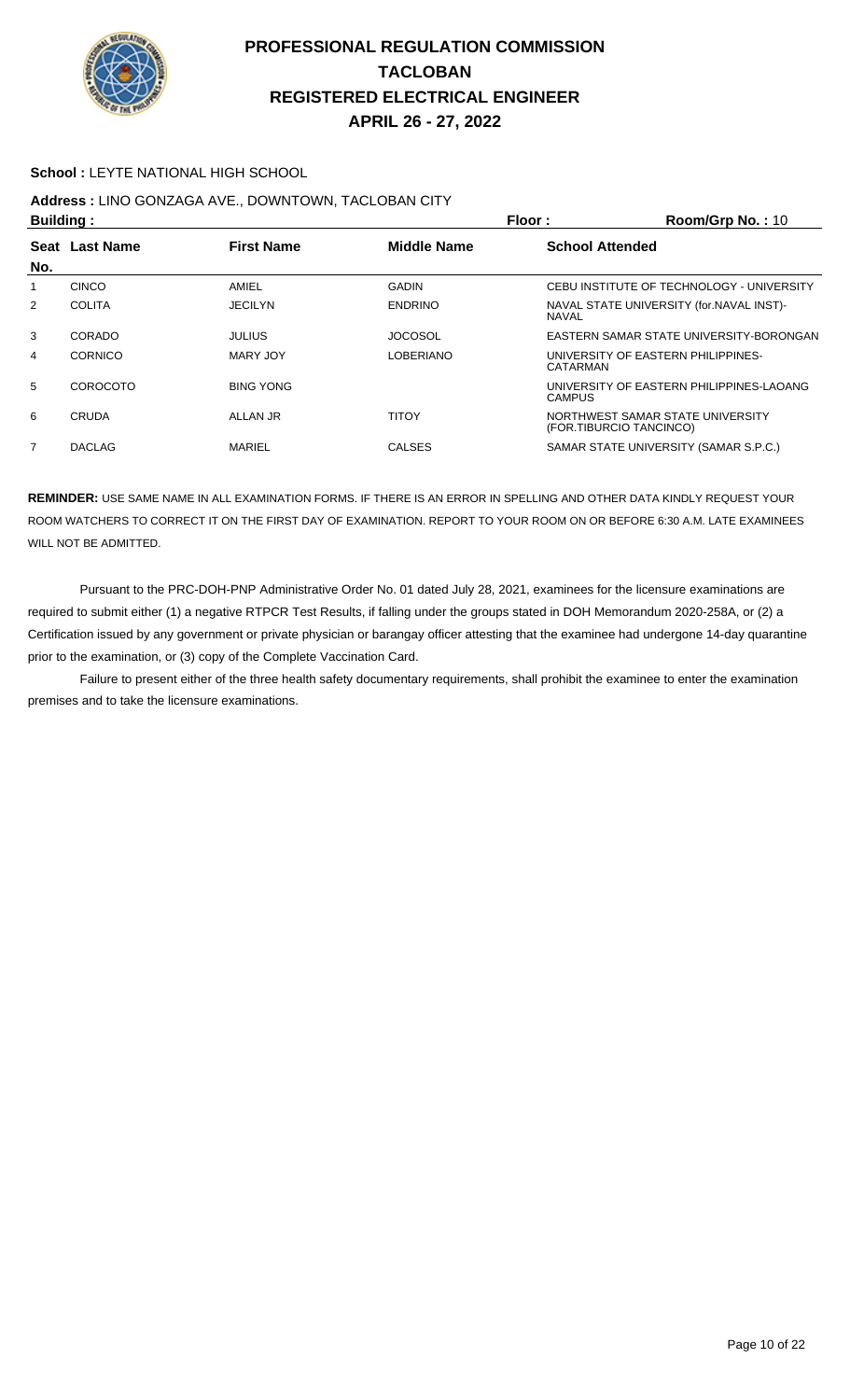

#### **School :** LEYTE NATIONAL HIGH SCHOOL

# **Address :** LINO GONZAGA AVE., DOWNTOWN, TACLOBAN CITY

| <b>Building:</b>                                             |                |                        |                   | Floor:            | Room/Grp No.: 11                           |
|--------------------------------------------------------------|----------------|------------------------|-------------------|-------------------|--------------------------------------------|
| Last Name<br><b>First Name</b><br><b>Middle Name</b><br>Seat |                | <b>School Attended</b> |                   |                   |                                            |
| No.                                                          |                |                        |                   |                   |                                            |
|                                                              | <b>DACLES</b>  | <b>VIONEBERT</b>       | <b>LABONG</b>     |                   | SAMAR STATE UNIVERSITY (SAMAR S.P.C.)      |
| $\overline{2}$                                               | <b>DAGAMAC</b> | <b>DENNIS JR</b>       | <b>ENERO</b>      | ORMOC CAMPUS      | EASTERN VISAYAS STATE UNIV. (FOR. L.I.T.)- |
| 3                                                            | <b>DAGOY</b>   | JEAN EVE               | <b>TAMBOLOGAN</b> | CATARMAN          | UNIVERSITY OF EASTERN PHILIPPINES-         |
| 4                                                            | <b>DAGSAAN</b> | <b>JOHNLIE MARK</b>    | <b>AQUILES</b>    | <b>PALOMPON</b>   | PALOMPON INSTITUTE OF TECHNOLOGY-          |
| 5                                                            | <b>DALIMIT</b> | JESSA                  | <b>REYES</b>      |                   | SAMAR STATE UNIVERSITY (SAMAR S.P.C.)      |
| 6                                                            | DE GUIA        | MICHAEL MAR            | <b>CAPAWING</b>   | CATARMAN          | UNIVERSITY OF EASTERN PHILIPPINES-         |
| 7                                                            | DE LA PEÑA     | <b>LEO LEXTER JR</b>   | <b>ALASO</b>      | (for.LIT)TACLOBAN | EASTERN VISAYAS STATE UNIVERSITY           |

**REMINDER:** USE SAME NAME IN ALL EXAMINATION FORMS. IF THERE IS AN ERROR IN SPELLING AND OTHER DATA KINDLY REQUEST YOUR ROOM WATCHERS TO CORRECT IT ON THE FIRST DAY OF EXAMINATION. REPORT TO YOUR ROOM ON OR BEFORE 6:30 A.M. LATE EXAMINEES WILL NOT BE ADMITTED.

 Pursuant to the PRC-DOH-PNP Administrative Order No. 01 dated July 28, 2021, examinees for the licensure examinations are required to submit either (1) a negative RTPCR Test Results, if falling under the groups stated in DOH Memorandum 2020-258A, or (2) a Certification issued by any government or private physician or barangay officer attesting that the examinee had undergone 14-day quarantine prior to the examination, or (3) copy of the Complete Vaccination Card.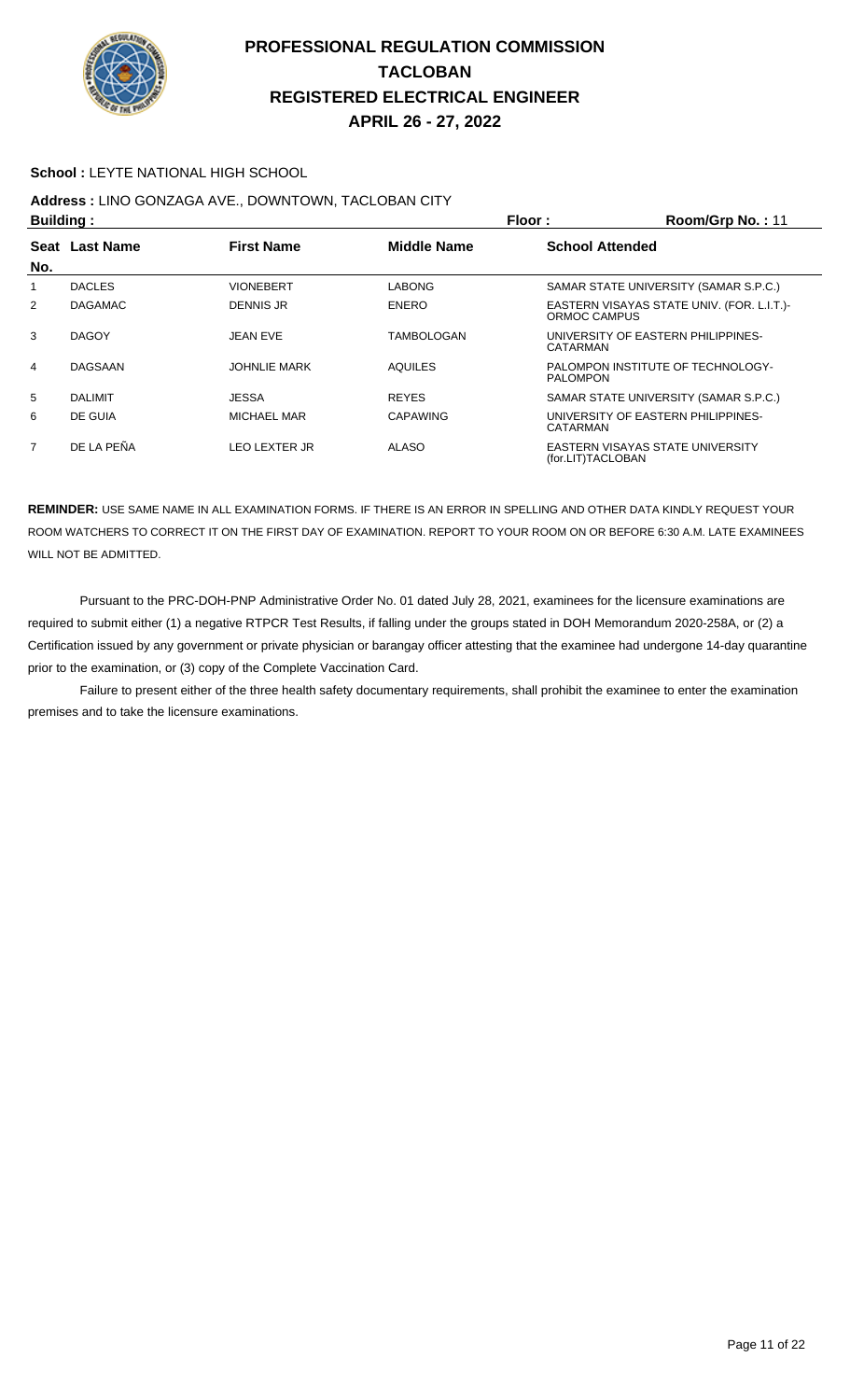

#### **School :** LEYTE NATIONAL HIGH SCHOOL

## **Address :** LINO GONZAGA AVE., DOWNTOWN, TACLOBAN CITY

| <b>Building:</b> |                  |                       |                  | Floor:                 | Room/Grp No.: 12                        |
|------------------|------------------|-----------------------|------------------|------------------------|-----------------------------------------|
| <b>Seat</b>      | Last Name        | <b>First Name</b>     | Middle Name      | <b>School Attended</b> |                                         |
| No.              |                  |                       |                  |                        |                                         |
|                  | <b>DELMIGUES</b> | <b>CRISTIAN</b>       | <b>GABIJAN</b>   | (for.LIT)TACLOBAN      | EASTERN VISAYAS STATE UNIVERSITY        |
| $\overline{2}$   | <b>DELMONTE</b>  | <b>RODNEY</b>         | <b>ALIMAN</b>    |                        | SAMAR STATE UNIVERSITY (SAMAR S.P.C.)   |
| 3                | <b>DESPE</b>     | <b>RENZ CHRISTIAN</b> | <b>PALADA</b>    |                        | EASTERN SAMAR STATE UNIVERSITY-BORONGAN |
| 4                | <b>DIGA</b>      | ROLANDO JR            | RAPADA           |                        | EASTERN SAMAR STATE UNIVERSITY-BORONGAN |
| 5                | <b>DOMINGO</b>   | <b>JUCYN</b>          | <b>CELESPARA</b> | CATARMAN               | UNIVERSITY OF EASTERN PHILIPPINES-      |
| 6                | <b>DOMINICO</b>  | JOEL                  | ABARQUEZ         | (for.LIT)TACLOBAN      | EASTERN VISAYAS STATE UNIVERSITY        |
| 7                | <b>DONILA</b>    | DANIEL JOSEPH         | <b>SABELA</b>    | (for.LIT)TACLOBAN      | EASTERN VISAYAS STATE UNIVERSITY        |

**REMINDER:** USE SAME NAME IN ALL EXAMINATION FORMS. IF THERE IS AN ERROR IN SPELLING AND OTHER DATA KINDLY REQUEST YOUR ROOM WATCHERS TO CORRECT IT ON THE FIRST DAY OF EXAMINATION. REPORT TO YOUR ROOM ON OR BEFORE 6:30 A.M. LATE EXAMINEES WILL NOT BE ADMITTED.

 Pursuant to the PRC-DOH-PNP Administrative Order No. 01 dated July 28, 2021, examinees for the licensure examinations are required to submit either (1) a negative RTPCR Test Results, if falling under the groups stated in DOH Memorandum 2020-258A, or (2) a Certification issued by any government or private physician or barangay officer attesting that the examinee had undergone 14-day quarantine prior to the examination, or (3) copy of the Complete Vaccination Card.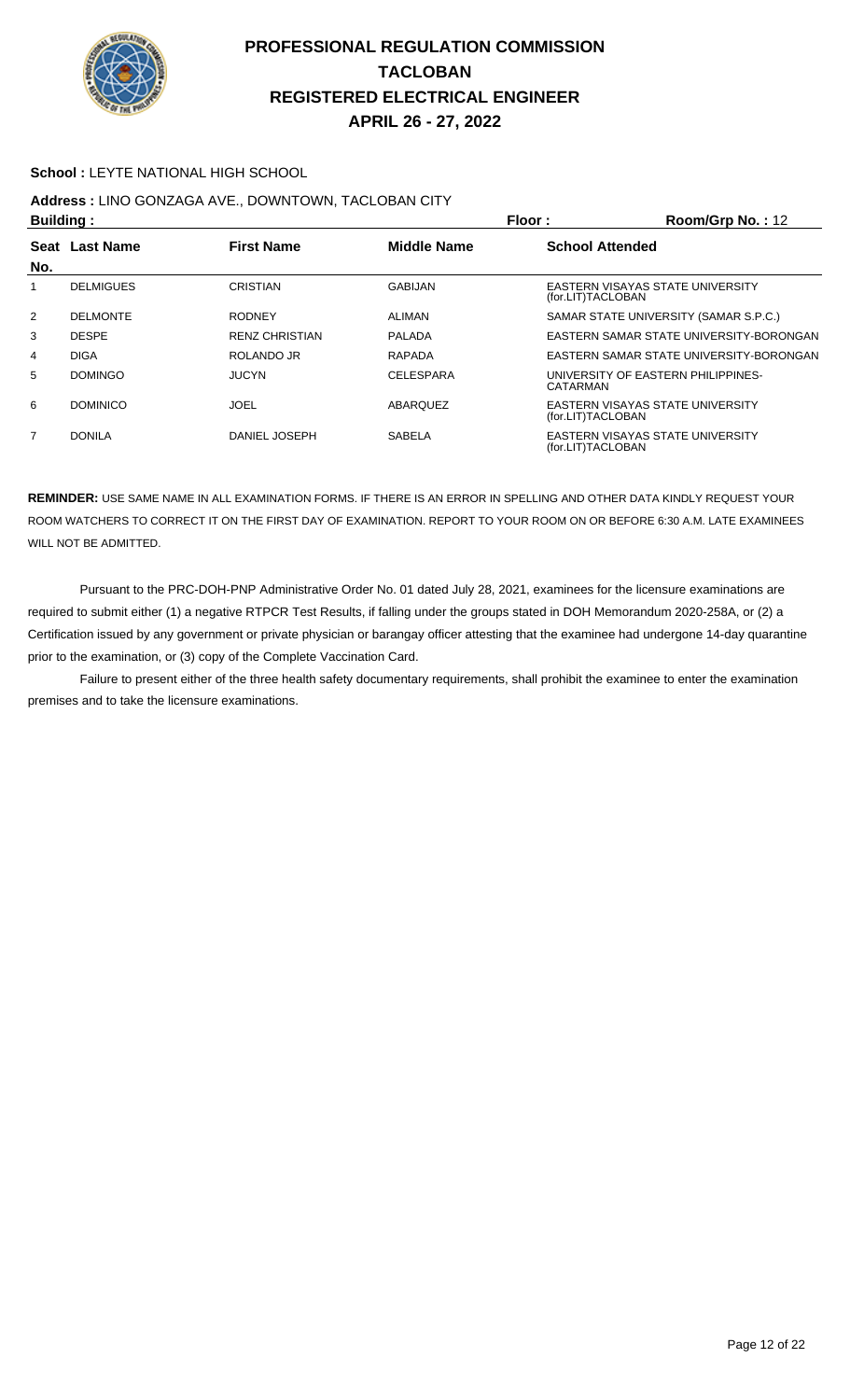

#### **School :** LEYTE NATIONAL HIGH SCHOOL

## **Address :** LINO GONZAGA AVE., DOWNTOWN, TACLOBAN CITY

| <b>Building:</b> |                  |                      | Floor:          | Room/Grp No.: 13                                            |
|------------------|------------------|----------------------|-----------------|-------------------------------------------------------------|
| No.              | Seat Last Name   | <b>First Name</b>    | Middle Name     | <b>School Attended</b>                                      |
|                  | <b>DUAZO</b>     | <b>RANDY</b>         | <b>ELDO</b>     | UNIVERSITY OF EASTERN PHILIPPINES-<br>CATARMAN              |
| 2                | <b>DULA</b>      | <b>DARWIN</b>        | <b>ADORA</b>    | UNIVERSITY OF EASTERN PHILIPPINES LAOANG<br><b>CAMPUS</b>   |
| 3                | <b>DURANA</b>    | <b>KEVIN</b>         | <b>OCALE</b>    | EASTERN VISAYAS STATE UNIVERSITY<br>(for.LIT)TACLOBAN       |
| 4                | <b>ENAS</b>      | <b>JOHN NAZARENE</b> | <b>SUMBIDAN</b> | SOUTHERN LEYTE STATE UNIVERSITY (SLSCST)-<br>SOGOD          |
| 5                | <b>ESPINOSA</b>  | <b>FRENZY ANN</b>    | <b>SARAUSA</b>  | SOUTHERN LEYTE STATE UNIVERSITY (SLSCST)-<br><b>SOGOD</b>   |
| 6                | <b>ESPONILLA</b> | <b>ROBERT</b>        | QUILICOL        | NORTHWEST SAMAR STATE UNIVERSITY<br>(FOR.TIBURCIO TANCINCO) |
| $\overline{7}$   | <b>FERNANDEZ</b> | VANISSA              | <b>FERWELO</b>  | UNIVERSITY OF EASTERN PHILIPPINES-<br>CATARMAN              |
| 8                | GAJOL            | <b>CATHERINE</b>     | <b>PAJERLAN</b> | ADAMSON UNIVERSITY                                          |

**REMINDER:** USE SAME NAME IN ALL EXAMINATION FORMS. IF THERE IS AN ERROR IN SPELLING AND OTHER DATA KINDLY REQUEST YOUR ROOM WATCHERS TO CORRECT IT ON THE FIRST DAY OF EXAMINATION. REPORT TO YOUR ROOM ON OR BEFORE 6:30 A.M. LATE EXAMINEES WILL NOT BE ADMITTED.

 Pursuant to the PRC-DOH-PNP Administrative Order No. 01 dated July 28, 2021, examinees for the licensure examinations are required to submit either (1) a negative RTPCR Test Results, if falling under the groups stated in DOH Memorandum 2020-258A, or (2) a Certification issued by any government or private physician or barangay officer attesting that the examinee had undergone 14-day quarantine prior to the examination, or (3) copy of the Complete Vaccination Card.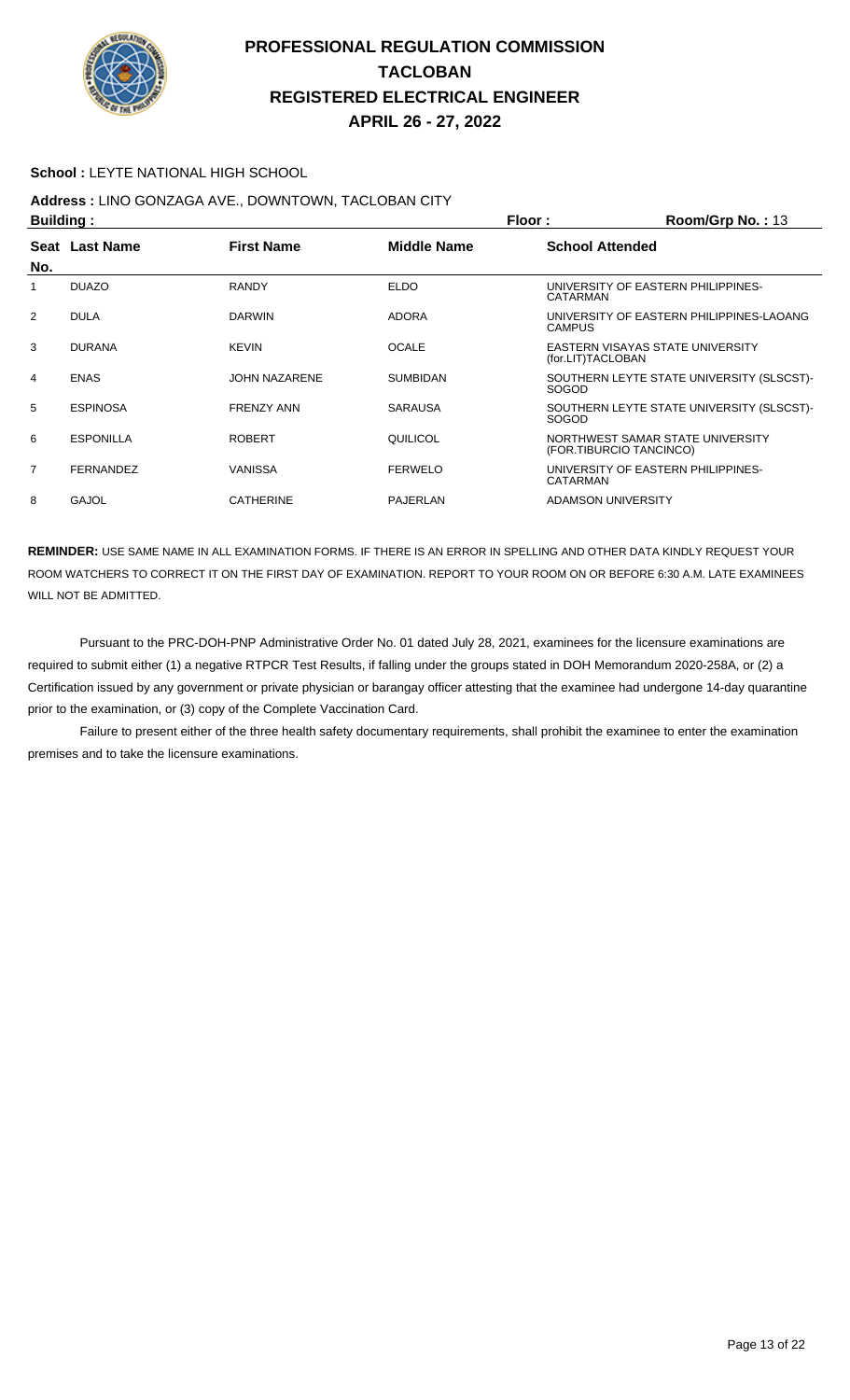

#### **School : LEYTE NATIONAL HIGH SCHOOL**

## **Address :** LINO GONZAGA AVE., DOWNTOWN, TACLOBAN CITY

| <b>Building:</b> |                  |                     | Floor:            | Room/Grp No.: 14                                          |
|------------------|------------------|---------------------|-------------------|-----------------------------------------------------------|
| No.              | Seat Last Name   | <b>First Name</b>   | Middle Name       | <b>School Attended</b>                                    |
| 1                | <b>GANOSA</b>    | ARJEL               | <b>DAGAAS</b>     | SOUTHERN LEYTE STATE UNIVERSITY (SLSCST)-<br><b>SOGOD</b> |
| 2                | <b>GERMAN</b>    | <b>KENNY</b>        | <b>BURDEOS</b>    | EASTERN VISAYAS STATE UNIVERSITY<br>(for.LIT)TACLOBAN     |
| 3                | GIRAY            | CRISPO JR           | MAHAGUAY          | UNIVERSITY OF EASTERN PHILIPPINES-<br>CATARMAN            |
| 4                | GO               | EDMON ALEX          | <b>SALAZAR</b>    | EASTERN VISAYAS STATE UNIVERSITY<br>(for.LIT)TACLOBAN     |
| 5                | <b>GUACA</b>     | <b>ROI VINCENT</b>  | <b>LOPEZ</b>      | SOUTHERN LEYTE STATE UNIVERSITY (SLSCST)-<br><b>SOGOD</b> |
| 6                | <b>GUDIAGA</b>   | <b>DINA</b>         | <b>REBANGCOS</b>  | UNIVERSITY OF EASTERN PHILIPPINES-<br>CATARMAN            |
| $\overline{7}$   | <b>HERNANDEZ</b> | <b>KENNETH JOHN</b> | <b>TEOCO</b>      | EASTERN VISAYAS STATE UNIVERSITY<br>(for.LIT)TACLOBAN     |
| 8                | <b>IGDALINO</b>  | <b>JEMUEL</b>       | <b>CABANGUNAY</b> | SAMAR STATE UNIVERSITY (SAMAR S.P.C.)                     |
|                  |                  |                     |                   |                                                           |

**REMINDER:** USE SAME NAME IN ALL EXAMINATION FORMS. IF THERE IS AN ERROR IN SPELLING AND OTHER DATA KINDLY REQUEST YOUR ROOM WATCHERS TO CORRECT IT ON THE FIRST DAY OF EXAMINATION. REPORT TO YOUR ROOM ON OR BEFORE 6:30 A.M. LATE EXAMINEES WILL NOT BE ADMITTED.

 Pursuant to the PRC-DOH-PNP Administrative Order No. 01 dated July 28, 2021, examinees for the licensure examinations are required to submit either (1) a negative RTPCR Test Results, if falling under the groups stated in DOH Memorandum 2020-258A, or (2) a Certification issued by any government or private physician or barangay officer attesting that the examinee had undergone 14-day quarantine prior to the examination, or (3) copy of the Complete Vaccination Card.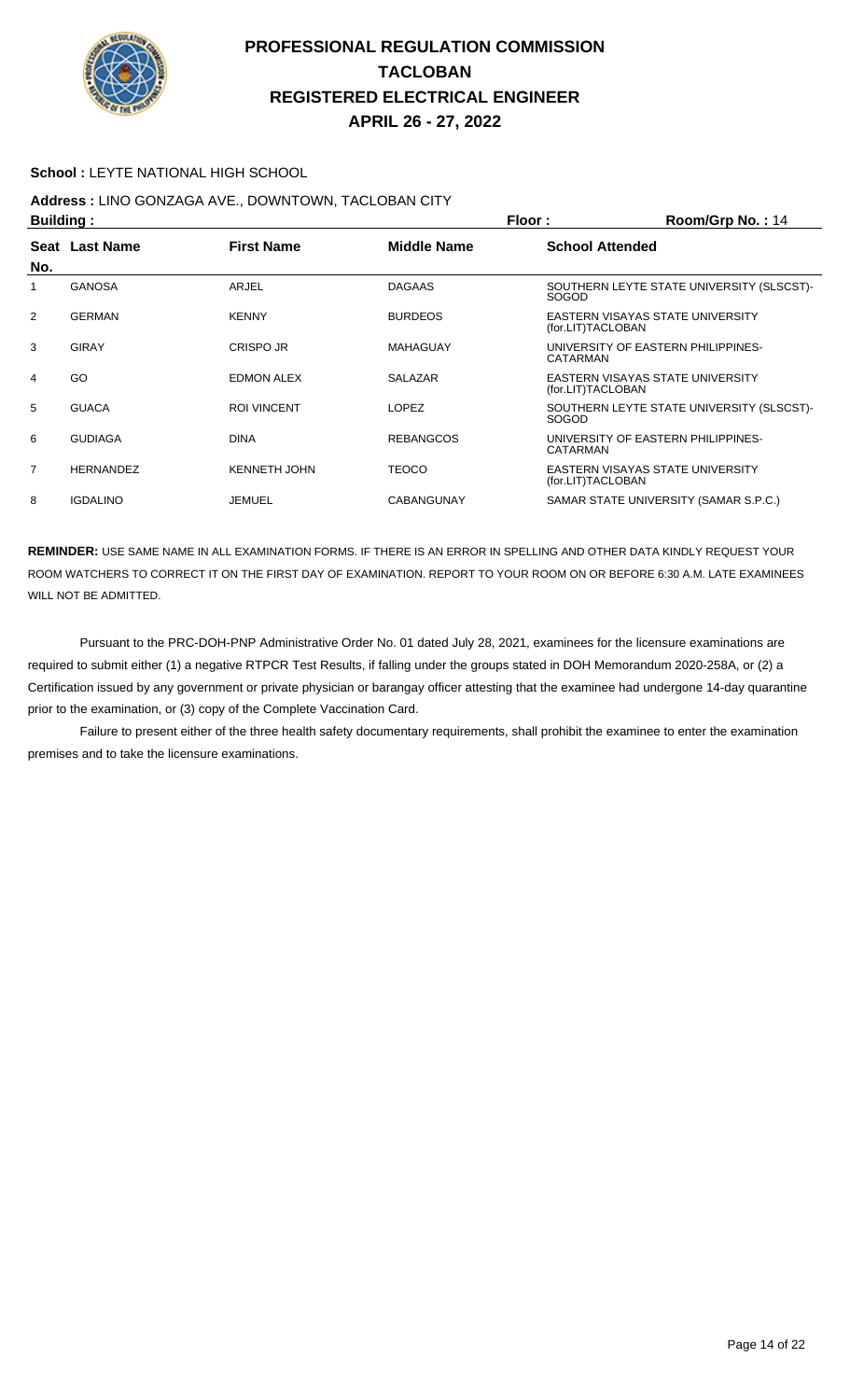

#### **School : LEYTE NATIONAL HIGH SCHOOL**

## **Address :** LINO GONZAGA AVE., DOWNTOWN, TACLOBAN CITY

|                | <b>Building:</b> |                        |                 | Floor:                  | Room/Grp No.: 15                          |
|----------------|------------------|------------------------|-----------------|-------------------------|-------------------------------------------|
| No.            | Seat Last Name   | <b>First Name</b>      | Middle Name     | <b>School Attended</b>  |                                           |
|                | <b>IRINCO</b>    | <b>MATHESON</b>        | ABAYON          | CATARMAN                | UNIVERSITY OF EASTERN PHILIPPINES-        |
| 2              | LACAMBRA         | <b>JHON ERICK</b>      | <b>CABARLES</b> | (for.LIT)TACLOBAN       | EASTERN VISAYAS STATE UNIVERSITY          |
| 3              | LAMBERTE         | <b>JIO</b>             | MELANA          | (FOR.TIBURCIO TANCINCO) | NORTHWEST SAMAR STATE UNIVERSITY          |
| 4              | LANGITA          | <b>ANNMAR</b>          | CASTILLO        | CATARMAN                | UNIVERSITY OF EASTERN PHILIPPINES-        |
| 5              | LAUSE            | <b>IAN KENT JOSEPH</b> |                 | (for.LIT)TACLOBAN       | EASTERN VISAYAS STATE UNIVERSITY          |
| 6              | <b>LIMPIOS</b>   | CHARLON                | CATIBAG         | <b>SOGOD</b>            | SOUTHERN LEYTE STATE UNIVERSITY (SLSCST)- |
| $\overline{7}$ | <b>LOBERIANO</b> | <b>JOMARIE</b>         | <b>DIAZ</b>     | <b>SECONDARY SCHOOL</b> |                                           |
| 8              | <b>LOVINA</b>    | <b>ADRIANO III</b>     | <b>TABUNAN</b>  |                         | SAMAR STATE UNIVERSITY (SAMAR S.P.C.)     |

**REMINDER:** USE SAME NAME IN ALL EXAMINATION FORMS. IF THERE IS AN ERROR IN SPELLING AND OTHER DATA KINDLY REQUEST YOUR ROOM WATCHERS TO CORRECT IT ON THE FIRST DAY OF EXAMINATION. REPORT TO YOUR ROOM ON OR BEFORE 6:30 A.M. LATE EXAMINEES WILL NOT BE ADMITTED.

 Pursuant to the PRC-DOH-PNP Administrative Order No. 01 dated July 28, 2021, examinees for the licensure examinations are required to submit either (1) a negative RTPCR Test Results, if falling under the groups stated in DOH Memorandum 2020-258A, or (2) a Certification issued by any government or private physician or barangay officer attesting that the examinee had undergone 14-day quarantine prior to the examination, or (3) copy of the Complete Vaccination Card.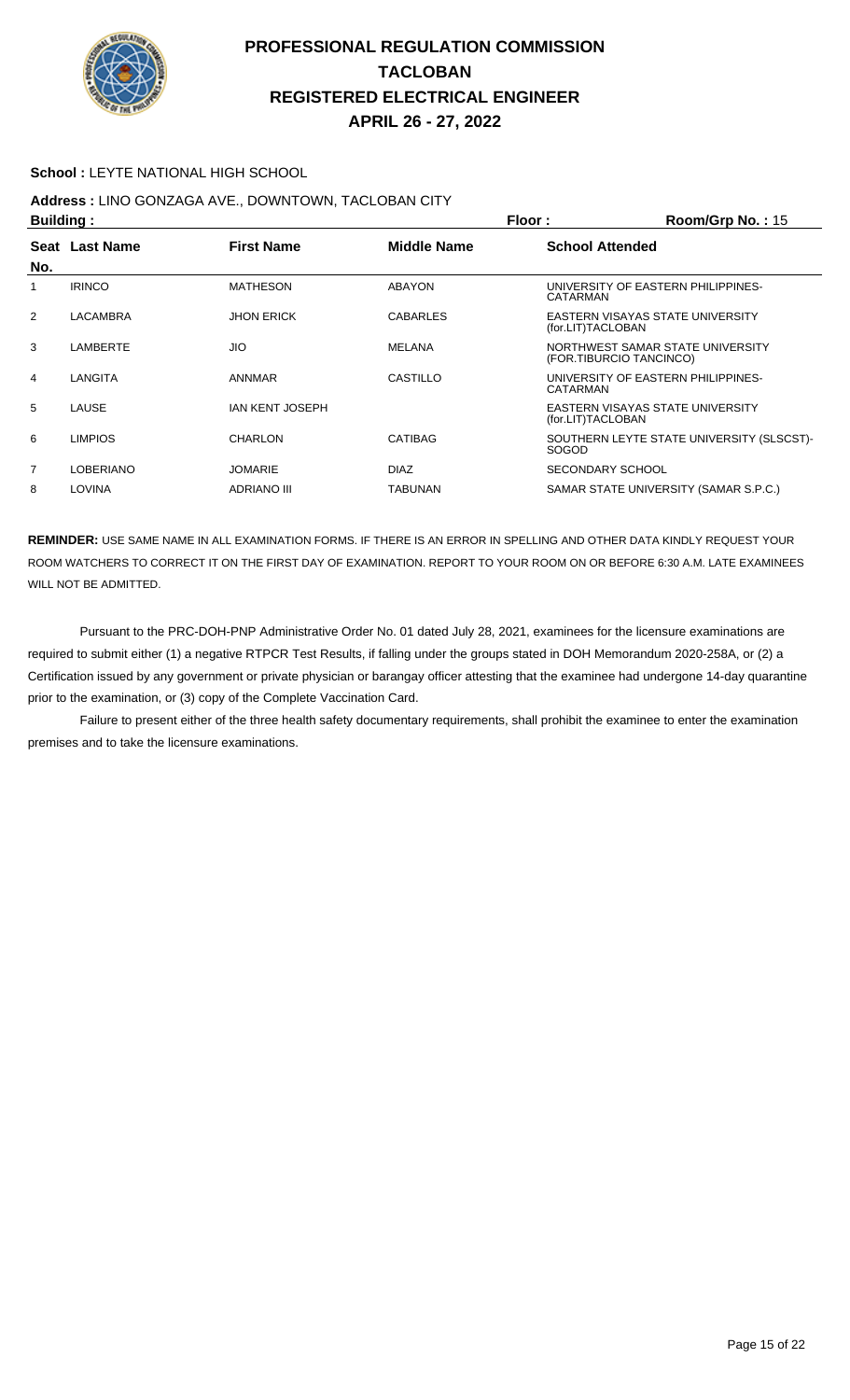

#### **School : LEYTE NATIONAL HIGH SCHOOL**

## **Address :** LINO GONZAGA AVE., DOWNTOWN, TACLOBAN CITY

| <b>Building:</b> |                  |                   |                  | Floor:                 | Room/Grp No.: 16                           |
|------------------|------------------|-------------------|------------------|------------------------|--------------------------------------------|
|                  | Seat Last Name   | <b>First Name</b> | Middle Name      | <b>School Attended</b> |                                            |
| No.              |                  |                   |                  |                        |                                            |
|                  | <b>LUCERO</b>    | RAFAEL PEPITO     | <b>TRICANO</b>   | (for.LIT)TACLOBAN      | EASTERN VISAYAS STATE UNIVERSITY           |
| 2                | LUTO             | JOSHUA            | <b>RONQUILLO</b> | <b>CAMPUS</b>          | UNIVERSITY OF EASTERN PHILIPPINES-LAOANG   |
| 3                | <b>MAHUSAY</b>   | <b>JUN RAY</b>    | <b>PALINES</b>   | ORMOC CAMPUS           | EASTERN VISAYAS STATE UNIV. (FOR. L.I.T.)- |
| 4                | <b>MALINAO</b>   | RIKKI JOHN        | <b>OLIVA</b>     |                        | SAMAR STATE UNIVERSITY (SAMAR S.P.C.)      |
| 5                | <b>MANALO</b>    | <b>JAY</b>        | <b>CERBITO</b>   | CATARMAN               | UNIVERSITY OF EASTERN PHILIPPINES-         |
| 6                | <b>MARGALLO</b>  | <b>JHON REY</b>   | <b>VILLAS</b>    | (for.LIT)TACLOBAN      | EASTERN VISAYAS STATE UNIVERSITY           |
| $\overline{7}$   | <b>MARIANO</b>   | <b>RICHARD</b>    | <b>PLUMA</b>     | <b>CAMPUS</b>          | UNIVERSITY OF EASTERN PHILIPPINES-LAOANG   |
| 8                | <b>MEREGILDO</b> | ROMEO JR          | <b>BASISTA</b>   |                        | NATIONAL UNIVERSITY-MANILA                 |

**REMINDER:** USE SAME NAME IN ALL EXAMINATION FORMS. IF THERE IS AN ERROR IN SPELLING AND OTHER DATA KINDLY REQUEST YOUR ROOM WATCHERS TO CORRECT IT ON THE FIRST DAY OF EXAMINATION. REPORT TO YOUR ROOM ON OR BEFORE 6:30 A.M. LATE EXAMINEES WILL NOT BE ADMITTED.

 Pursuant to the PRC-DOH-PNP Administrative Order No. 01 dated July 28, 2021, examinees for the licensure examinations are required to submit either (1) a negative RTPCR Test Results, if falling under the groups stated in DOH Memorandum 2020-258A, or (2) a Certification issued by any government or private physician or barangay officer attesting that the examinee had undergone 14-day quarantine prior to the examination, or (3) copy of the Complete Vaccination Card.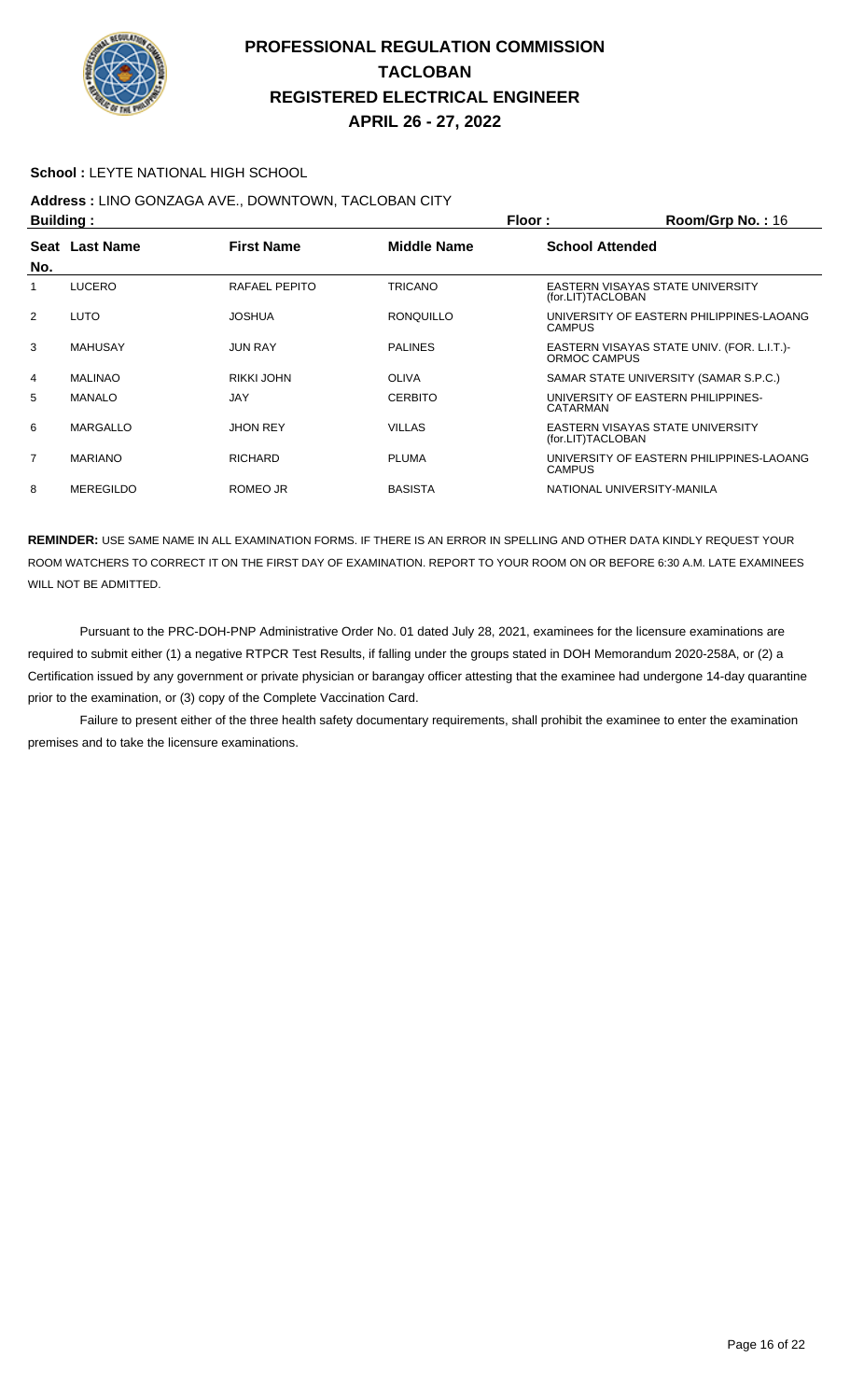

#### **School :** LEYTE NATIONAL HIGH SCHOOL

## **Address :** LINO GONZAGA AVE., DOWNTOWN, TACLOBAN CITY

| <b>Building:</b> |                 |                   | Floor:            | Room/Grp No.: 17                                          |
|------------------|-----------------|-------------------|-------------------|-----------------------------------------------------------|
| No.              | Seat Last Name  | <b>First Name</b> | Middle Name       | <b>School Attended</b>                                    |
|                  | <b>MONDIGO</b>  | <b>ELBERT</b>     | <b>DAPULAG</b>    | UNIVERSITY OF EASTERN PHILIPPINES-<br>CATARMAN            |
| 2                | <b>MONTER</b>   | CHRISTIAN JAMES   | <b>CADAYONA</b>   | SOUTHERN LEYTE STATE UNIVERSITY (SLSCST)-<br><b>SOGOD</b> |
| 3                | MORALES         | <b>DEXTER</b>     | LARRIDO           | EASTERN VISAYAS STATE UNIVERSITY<br>(for.LIT)TACLOBAN     |
| 4                | <b>MORALLOS</b> | <b>RAMON KIM</b>  | <b>PONFERRADA</b> | UNIVERSITY OF EASTERN PHILIPPINES-<br>CATARMAN            |
| 5                | <b>MUNCADA</b>  | <b>CRISTY</b>     | <b>TENEBROSO</b>  | UNIVERSITY OF EASTERN PHILIPPINES-<br>CATARMAN            |
| 6                | <b>NAZA</b>     | <b>NIKKIE</b>     | <b>ANOD</b>       | UNIVERSITY OF EASTERN PHILIPPINES-<br>CATARMAN            |
| $\overline{7}$   | <b>NICAL</b>    | <b>JASPER JAY</b> | LATARA            | EASTERN VISAYAS STATE UNIVERSITY<br>(for.LIT)TACLOBAN     |
| 8                | <b>NIÑORA</b>   | <b>DANILYN</b>    | <b>MABAG</b>      | SAMAR STATE UNIVERSITY (SAMAR S.P.C.)                     |

**REMINDER:** USE SAME NAME IN ALL EXAMINATION FORMS. IF THERE IS AN ERROR IN SPELLING AND OTHER DATA KINDLY REQUEST YOUR ROOM WATCHERS TO CORRECT IT ON THE FIRST DAY OF EXAMINATION. REPORT TO YOUR ROOM ON OR BEFORE 6:30 A.M. LATE EXAMINEES WILL NOT BE ADMITTED.

 Pursuant to the PRC-DOH-PNP Administrative Order No. 01 dated July 28, 2021, examinees for the licensure examinations are required to submit either (1) a negative RTPCR Test Results, if falling under the groups stated in DOH Memorandum 2020-258A, or (2) a Certification issued by any government or private physician or barangay officer attesting that the examinee had undergone 14-day quarantine prior to the examination, or (3) copy of the Complete Vaccination Card.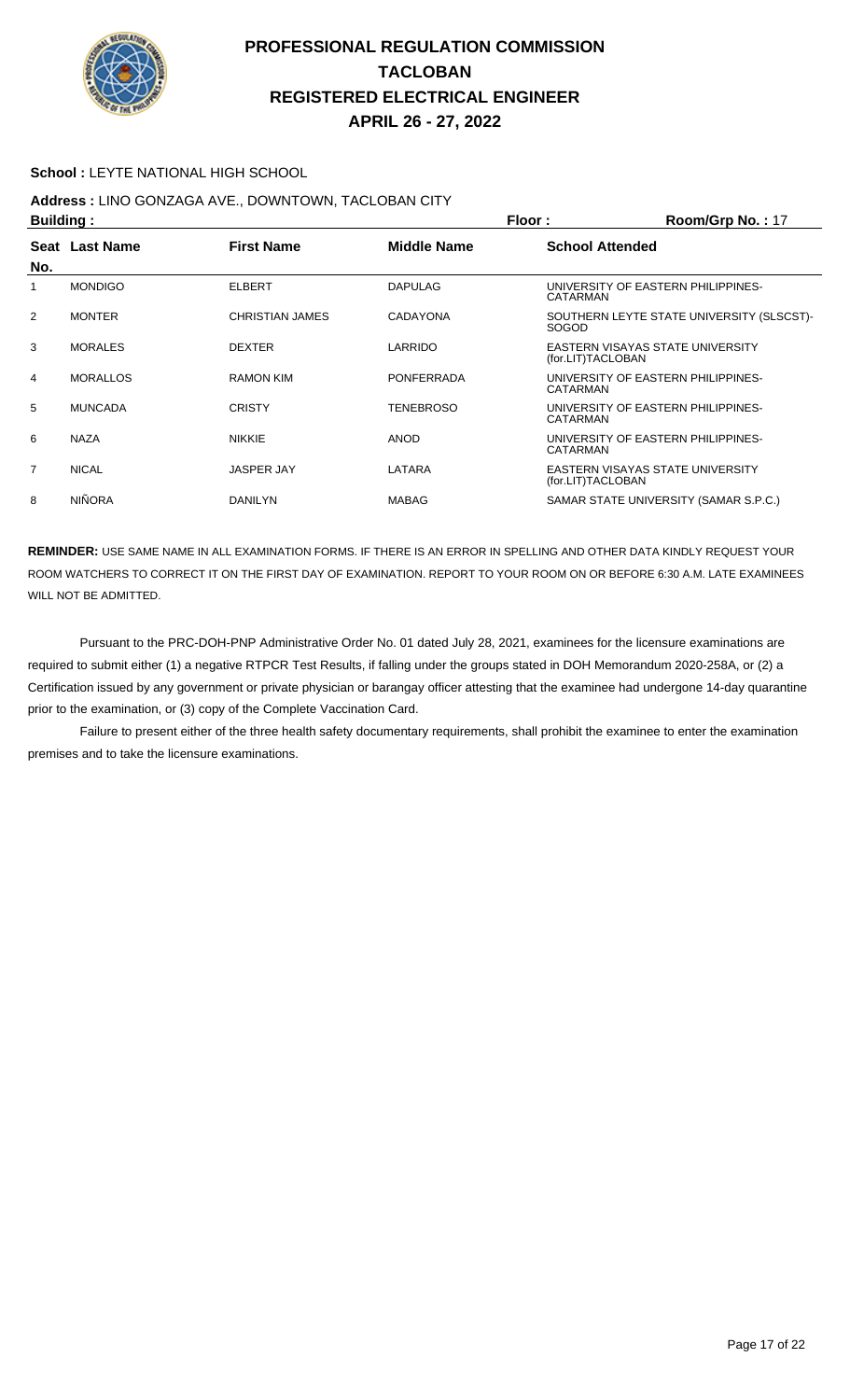

#### **School :** LEYTE NATIONAL HIGH SCHOOL

## **Address :** LINO GONZAGA AVE., DOWNTOWN, TACLOBAN CITY

| <b>Building:</b> |                                                    |                                     | Floor:<br>Room/Grp No.: 18 |  |                                                           |
|------------------|----------------------------------------------------|-------------------------------------|----------------------------|--|-----------------------------------------------------------|
|                  | Seat Last Name<br><b>First Name</b><br>Middle Name |                                     | <b>School Attended</b>     |  |                                                           |
| No.              |                                                    |                                     |                            |  |                                                           |
| 1                | <b>OBINGUAR</b>                                    | <b>CHRISTINE</b>                    | <b>MERINO</b>              |  | UNIVERSITY OF EASTERN PHILIPPINES-<br>CATARMAN            |
| 2                | <b>OCHEA</b>                                       | <b>JAN RHEY</b>                     | <b>SIERVO</b>              |  | NAVAL STATE UNIVERSITY (for.NAVAL INST)<br><b>BILIRAN</b> |
| 3                | <b>OJALES</b>                                      | <b>FREDIRECK</b>                    | AMAGO                      |  | EASTERN VISAYAS STATE UNIVERSITY<br>(for.LIT)TACLOBAN     |
| 4                | <b>OLIDAN</b>                                      | <b>JEROME</b>                       | <b>BARRAS</b>              |  | SAMAR STATE UNIVERSITY (SAMAR S.P.C.)                     |
| 5                | <b>ONG</b>                                         | <b>ERWIN</b>                        | <b>LIMBO</b>               |  | EASTERN VISAYAS STATE UNIVERSITY<br>(for.LIT)TACLOBAN     |
| 6                | ORAY                                               | RANIL JUDE                          | AÑO                        |  | EASTERN SAMAR STATE UNIVERSITY-BORONGAN                   |
| $\overline{7}$   | ORIO                                               | PRENCE TEVIN ALVI JESSIE VILLADOLID |                            |  | UNIVERSITY OF EASTERN PHILIPPINES-<br>CATARMAN            |
| 8                | <b>PACIOS</b>                                      | TRISTAN IVAN                        | <b>DELA CRUZ</b>           |  | SAMAR STATE UNIVERSITY (SAMAR S.P.C.)                     |

**REMINDER:** USE SAME NAME IN ALL EXAMINATION FORMS. IF THERE IS AN ERROR IN SPELLING AND OTHER DATA KINDLY REQUEST YOUR ROOM WATCHERS TO CORRECT IT ON THE FIRST DAY OF EXAMINATION. REPORT TO YOUR ROOM ON OR BEFORE 6:30 A.M. LATE EXAMINEES WILL NOT BE ADMITTED.

 Pursuant to the PRC-DOH-PNP Administrative Order No. 01 dated July 28, 2021, examinees for the licensure examinations are required to submit either (1) a negative RTPCR Test Results, if falling under the groups stated in DOH Memorandum 2020-258A, or (2) a Certification issued by any government or private physician or barangay officer attesting that the examinee had undergone 14-day quarantine prior to the examination, or (3) copy of the Complete Vaccination Card.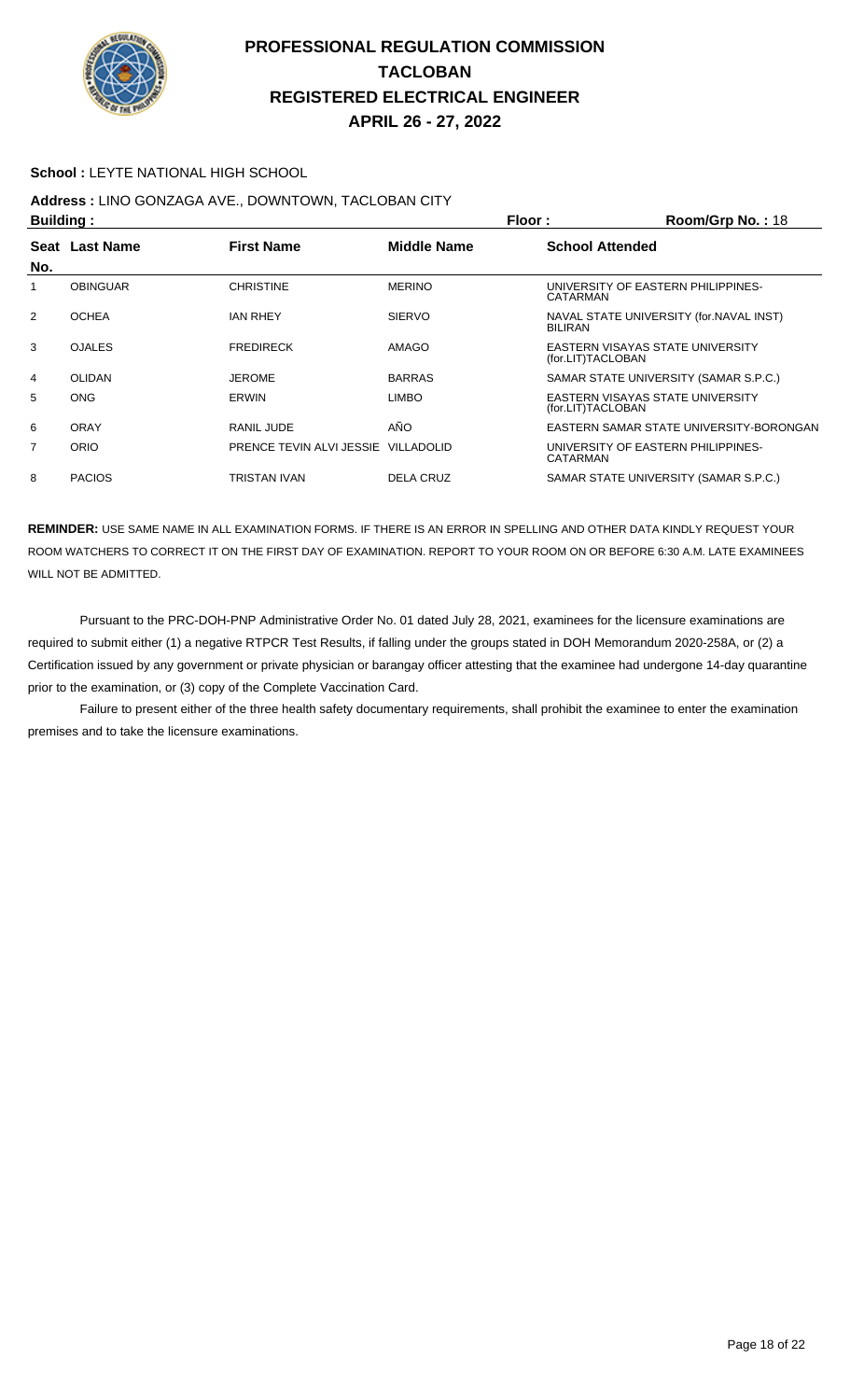

#### **School :** LEYTE NATIONAL HIGH SCHOOL

# **Address :** LINO GONZAGA AVE., DOWNTOWN, TACLOBAN CITY

|                | <b>Building:</b>  |                      |                    | Floor:                 | Room/Grp No.: 19                          |
|----------------|-------------------|----------------------|--------------------|------------------------|-------------------------------------------|
| No.            | Seat Last Name    | <b>First Name</b>    | <b>Middle Name</b> | <b>School Attended</b> |                                           |
|                | <b>PAGATPAT</b>   | <b>MARK GIO</b>      | <b>PIAD</b>        | <b>BILIRAN</b>         | NAVAL STATE UNIVERSITY (for. NAVAL INST)  |
| 2              | PAGPAGUITAN       | <b>CHRISTIAN JOE</b> | <b>PANTALEON</b>   | SOGOD                  | SOUTHERN LEYTE STATE UNIVERSITY (SLSCST)- |
| 3              | <b>PAJANUSTAN</b> | <b>EMIL</b>          | <b>RAMOSA</b>      | CATARMAN               | UNIVERSITY OF EASTERN PHILIPPINES-        |
| 4              | PAJAROJA          | JED ALVIN            | <b>PAJARITO</b>    | <b>CAMPUS</b>          | UNIVERSITY OF EASTERN PHILIPPINES-LAOANG  |
| 5              | PALADA            | <b>MARK</b>          | <b>CATUDAY</b>     |                        | EASTERN SAMAR STATE UNIVERSITY-BORONGAN   |
| 6              | <b>PANIM</b>      | <b>DARWIN</b>        | <b>SECORATA</b>    | (for.LIT)TACLOBAN      | EASTERN VISAYAS STATE UNIVERSITY          |
| $\overline{7}$ | <b>PARANE</b>     | <b>JOHN RAY</b>      | <b>BADA</b>        | <b>CAMPUS</b>          | UNIVERSITY OF EASTERN PHILIPPINES-LAOANG  |
| 8              | <b>PASCO</b>      | MERBELYN             | CALVEZ             | SOGOD                  | SOUTHERN LEYTE STATE UNIVERSITY (SLSCST)- |

**REMINDER:** USE SAME NAME IN ALL EXAMINATION FORMS. IF THERE IS AN ERROR IN SPELLING AND OTHER DATA KINDLY REQUEST YOUR ROOM WATCHERS TO CORRECT IT ON THE FIRST DAY OF EXAMINATION. REPORT TO YOUR ROOM ON OR BEFORE 6:30 A.M. LATE EXAMINEES WILL NOT BE ADMITTED.

 Pursuant to the PRC-DOH-PNP Administrative Order No. 01 dated July 28, 2021, examinees for the licensure examinations are required to submit either (1) a negative RTPCR Test Results, if falling under the groups stated in DOH Memorandum 2020-258A, or (2) a Certification issued by any government or private physician or barangay officer attesting that the examinee had undergone 14-day quarantine prior to the examination, or (3) copy of the Complete Vaccination Card.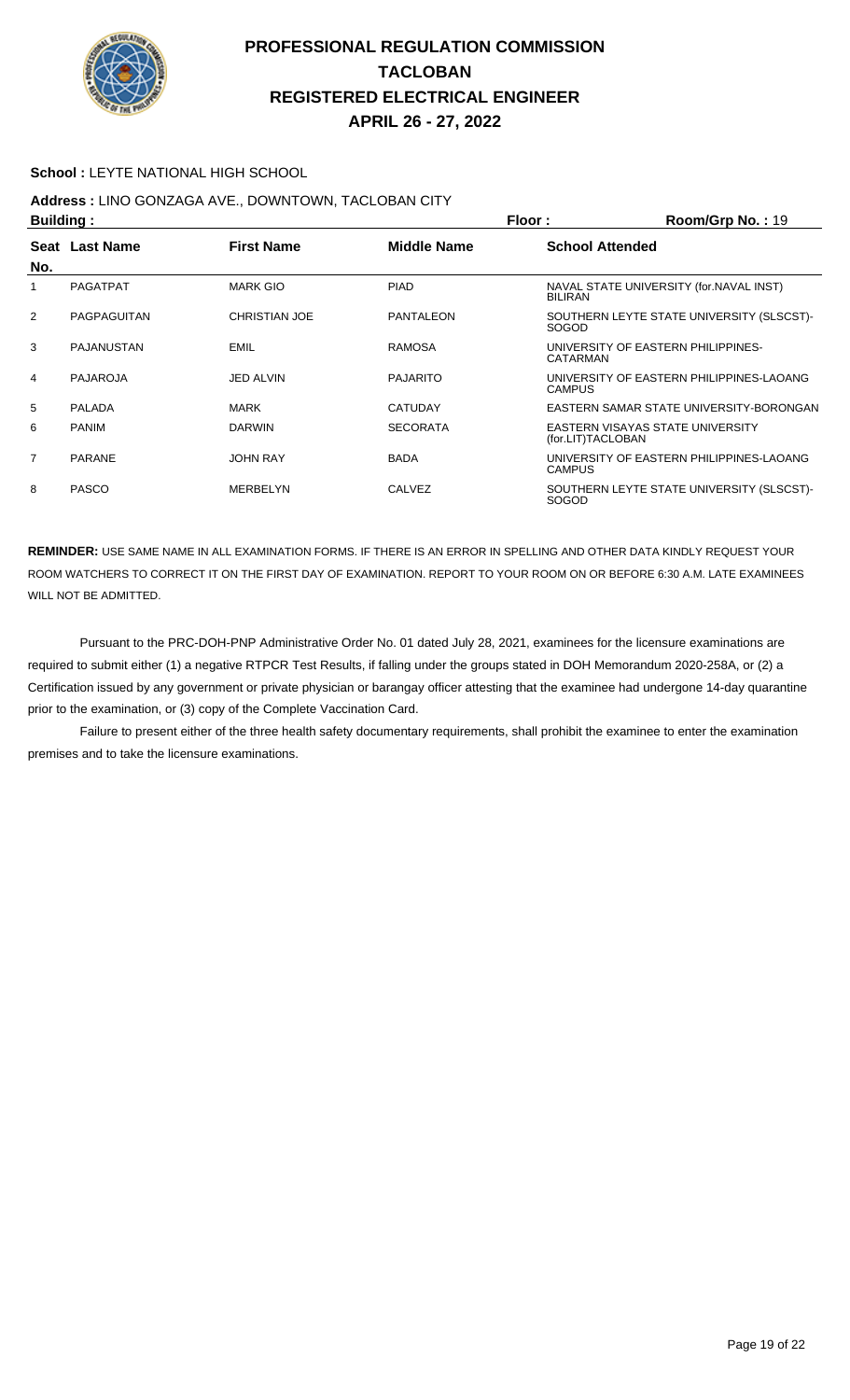

#### **School :** LEYTE NATIONAL HIGH SCHOOL

## **Address :** LINO GONZAGA AVE., DOWNTOWN, TACLOBAN CITY

|     | <b>Building:</b>  |                      |                | Floor:                 | Room/Grp No.: 20                          |
|-----|-------------------|----------------------|----------------|------------------------|-------------------------------------------|
|     | Seat Last Name    | <b>First Name</b>    | Middle Name    | <b>School Attended</b> |                                           |
| No. |                   |                      |                |                        |                                           |
|     | <b>PHUA</b>       | <b>SEAN MICHAEL</b>  | <b>BASIBAS</b> | <b>CAMPUS</b>          | UNIVERSITY OF EASTERN PHILIPPINES-LAOANG  |
| 2   | <b>POLDO</b>      | <b>DEXTER</b>        | <b>DAVE</b>    | CATARMAN               | UNIVERSITY OF EASTERN PHILIPPINES-        |
| 3   | <b>PONTEROS</b>   | <b>JUNEL JR</b>      | GINO-O         | <b>SOGOD</b>           | SOUTHERN LEYTE STATE UNIVERSITY (SLSCST)- |
| 4   | <b>PORTUGUEZA</b> | <b>TIMOTHY</b>       |                |                        | SAMAR STATE UNIVERSITY (SAMAR S.P.C.)     |
| 5   | <b>RABACIO</b>    | <b>DIOSCORO MIKE</b> | <b>SABULAO</b> | (for.LIT)TACLOBAN      | EASTERN VISAYAS STATE UNIVERSITY          |
| 6   | <b>RAGAY</b>      | MARTH                | ABAMO          |                        | SAMAR STATE UNIVERSITY (SAMAR S.P.C.)     |
| 7   | <b>ROBLAS</b>     | <b>JOHN ARDEN</b>    | ANISCAL        | SOGOD                  | SOUTHERN LEYTE STATE UNIVERSITY (SLSCST)- |
| 8   | <b>ROMACES</b>    | <b>FRANCES</b>       | <b>SALES</b>   | CATARMAN               | UNIVERSITY OF EASTERN PHILIPPINES-        |

**REMINDER:** USE SAME NAME IN ALL EXAMINATION FORMS. IF THERE IS AN ERROR IN SPELLING AND OTHER DATA KINDLY REQUEST YOUR ROOM WATCHERS TO CORRECT IT ON THE FIRST DAY OF EXAMINATION. REPORT TO YOUR ROOM ON OR BEFORE 6:30 A.M. LATE EXAMINEES WILL NOT BE ADMITTED.

 Pursuant to the PRC-DOH-PNP Administrative Order No. 01 dated July 28, 2021, examinees for the licensure examinations are required to submit either (1) a negative RTPCR Test Results, if falling under the groups stated in DOH Memorandum 2020-258A, or (2) a Certification issued by any government or private physician or barangay officer attesting that the examinee had undergone 14-day quarantine prior to the examination, or (3) copy of the Complete Vaccination Card.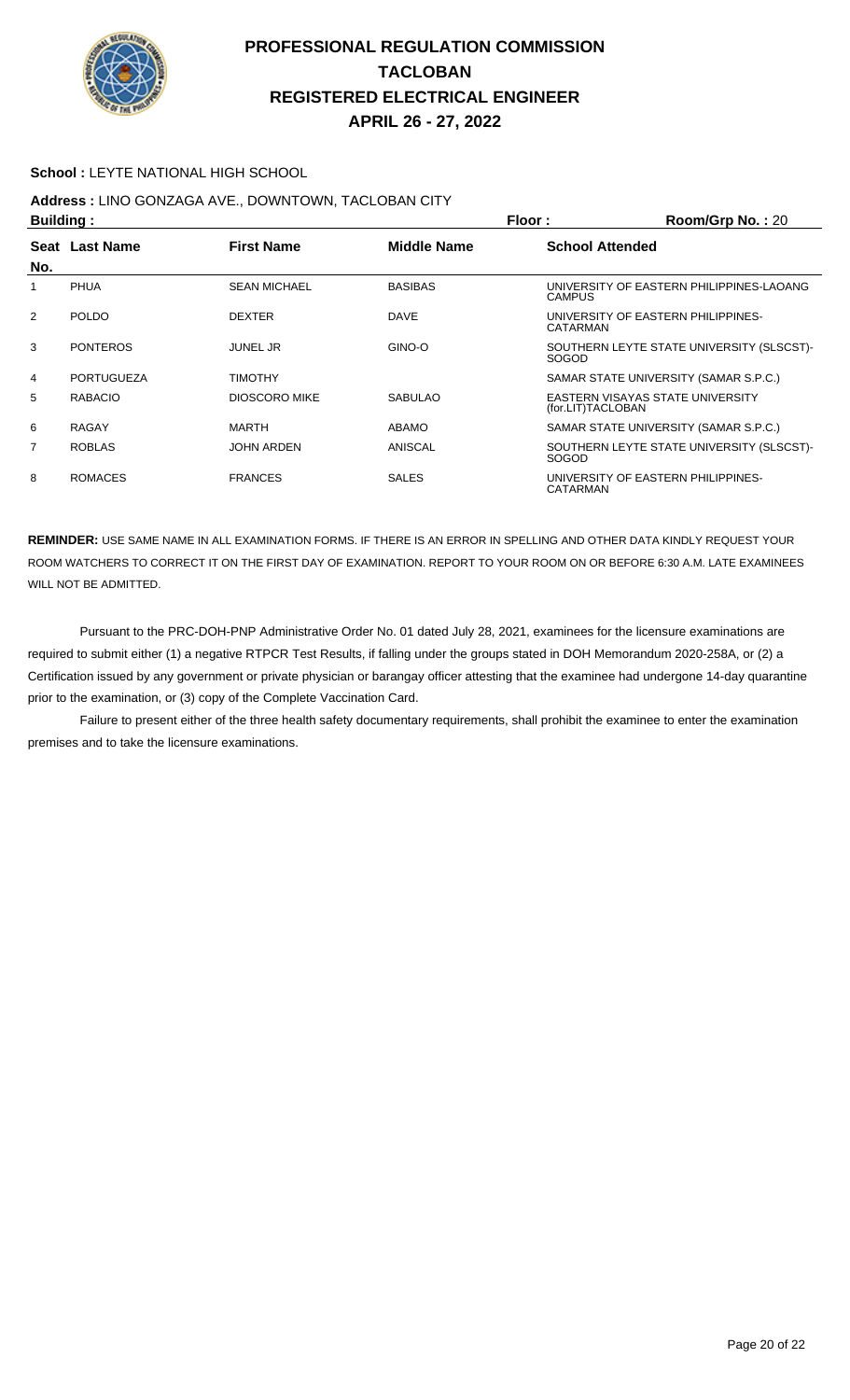

#### **School :** LEYTE NATIONAL HIGH SCHOOL

# **Address :** LINO GONZAGA AVE., DOWNTOWN, TACLOBAN CITY

|                | <b>Building:</b> |                    |                | Floor:<br>Room/Grp No.: 21 |                                                             |  |
|----------------|------------------|--------------------|----------------|----------------------------|-------------------------------------------------------------|--|
|                | Seat Last Name   | <b>First Name</b>  | Middle Name    | <b>School Attended</b>     |                                                             |  |
| No.            |                  |                    |                |                            |                                                             |  |
| 1              | <b>SABIO</b>     | <b>ROY</b>         | <b>RAGA</b>    |                            | SAMAR STATE UNIVERSITY (SAMAR S.P.C.)                       |  |
| 2              | SALILI           | <b>DENNIS</b>      | TIMAN          |                            | NORTHWEST SAMAR STATE UNIVERSITY<br>(FOR.TIBURCIO TANCINCO) |  |
| 3              | <b>SARIP</b>     | <b>NORNISAH</b>    | <b>LIMAS</b>   | <b>SOGOD</b>               | SOUTHERN LEYTE STATE UNIVERSITY (SLSCST)-                   |  |
| 4              | <b>SERRANO</b>   | ANTONIO JR         | <b>NAPOLES</b> | (for.LIT)TACLOBAN          | EASTERN VISAYAS STATE UNIVERSITY                            |  |
| 5              | <b>SINGAHAN</b>  | <b>JOEBERT</b>     | NAMALATA       | SOGOD                      | SOUTHERN LEYTE STATE UNIVERSITY (SLSCST)-                   |  |
| 6              | SON              | <b>MIA GRACIA</b>  | <b>CARMEN</b>  | <b>NAVAL</b>               | NAVAL STATE UNIVERSITY (for.NAVAL INST)-                    |  |
| $\overline{7}$ | <b>SUA</b>       | <b>JUDE LEMUEL</b> | <b>BALUYOT</b> | <b>CAMPUS</b>              | UNIVERSITY OF EASTERN PHILIPPINES-LAOANG                    |  |
| 8              | <b>SUDARIO</b>   | <b>DERICK</b>      | <b>MESINA</b>  | (for.LIT)TACLOBAN          | <b>EASTERN VISAYAS STATE UNIVERSITY</b>                     |  |

**REMINDER:** USE SAME NAME IN ALL EXAMINATION FORMS. IF THERE IS AN ERROR IN SPELLING AND OTHER DATA KINDLY REQUEST YOUR ROOM WATCHERS TO CORRECT IT ON THE FIRST DAY OF EXAMINATION. REPORT TO YOUR ROOM ON OR BEFORE 6:30 A.M. LATE EXAMINEES WILL NOT BE ADMITTED.

 Pursuant to the PRC-DOH-PNP Administrative Order No. 01 dated July 28, 2021, examinees for the licensure examinations are required to submit either (1) a negative RTPCR Test Results, if falling under the groups stated in DOH Memorandum 2020-258A, or (2) a Certification issued by any government or private physician or barangay officer attesting that the examinee had undergone 14-day quarantine prior to the examination, or (3) copy of the Complete Vaccination Card.